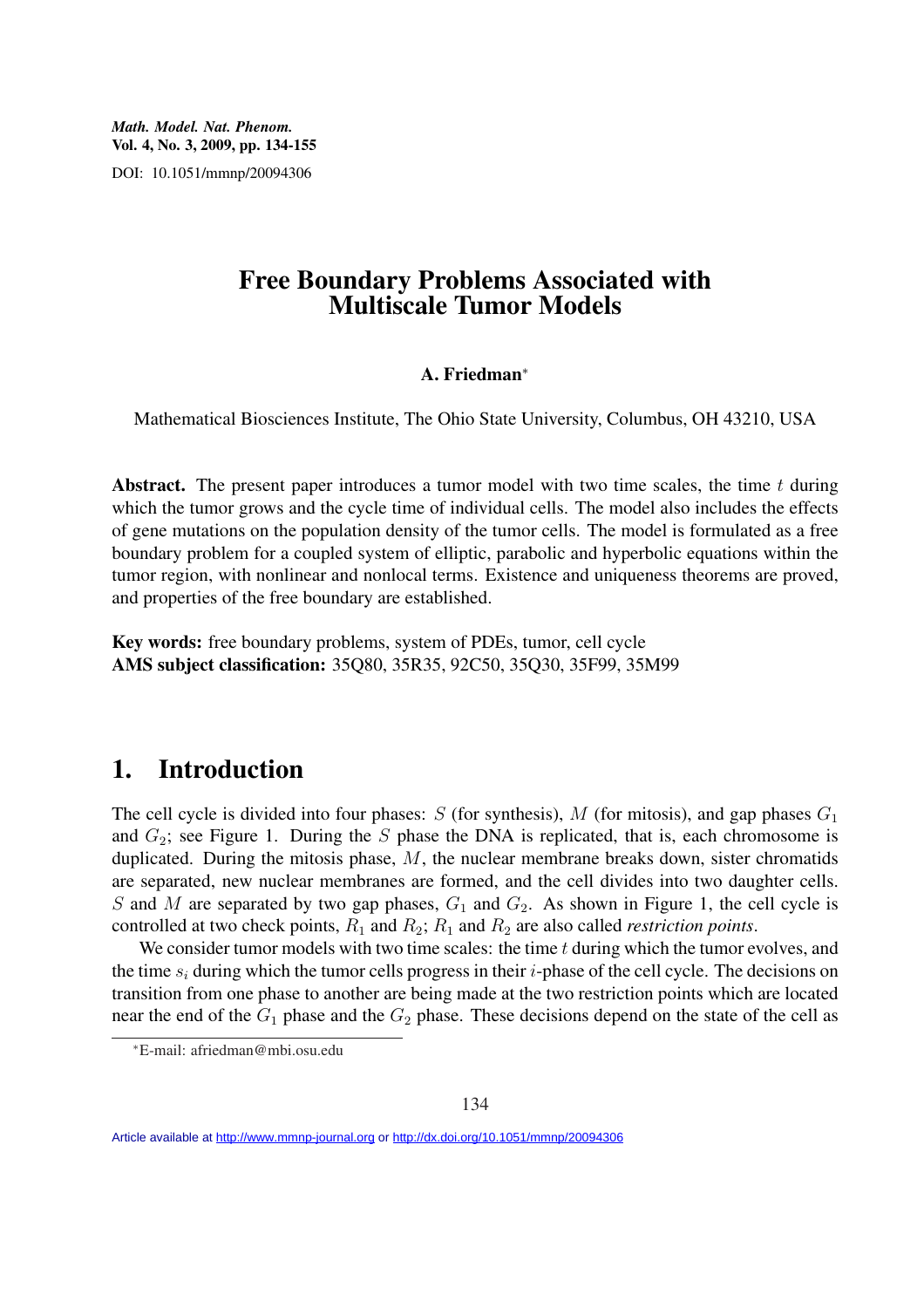well as on signals the cell receives from the microenvironment, such as signals of overpopulation or hypoxia. When as a result of mutations the cells ignore such cues, a tumor may develop. The models considered here are formulated as a system of PDEs for population densities of cells and concentrations of oxygen and chemokines. The tissue in which the tumor grows is assumed to have the consistency of either a porous medium to which Darcy's law applies, or a fluid-like medium for which Stokes equation holds. The tumor's boundary is a free boundary, and, in the radially symmetric case, it it given by  $r = R(t)$ .

At  $R_1$  the cell decides on one of three options: (i) to commit suicide (apoptosis) if it senses that it has been damaged beyond repair during the growth phase  $G_1$ ; (ii) to go into a quiescent phase  $G_0$  and stay there for a while, if the microenvironment is hypoxic or overpopulated with other cells; or (iii) to proceed to the  $S$  phase. At  $R_2$  the cells decides either to go into apoptosis if irreparable damage has occurred during the DNA replication, or to continue toward the M phase. A cell remains in  $G_0$  for a period of time, at the end of which it proceeds to the S phase.



Figure 1: Cell cycle

Oncogene is a gene that normally directs cell growth; if altered or mutated, it can promote uncontrolled growth of tumor. Suppressor gene is a protective gene that normally limits the growth of a tumor. Thus, for example, if the microenvironment is hypoxic, the suppressor gene SMAD will direct the cell, at the restriction point  $R_1$ , to go into the quiescent phase  $G_0$ ; similarly, if the microenvironment is overpopulated, then the suppressor gene APC will direct the cell at  $R_1$  to go into  $G_0$ . The suppressor gene p53 sends the cell into apoptosis when the cell is irreparably damaged. Figure 2 describes the role of these three suppressor genes. For more details, see Ribba et al [27].

In this paper we focus on mathematical models of tumor growth that capture some of the genetic aspects of the disease and, at the same time, deal with the disease at the tissue level. Thus we need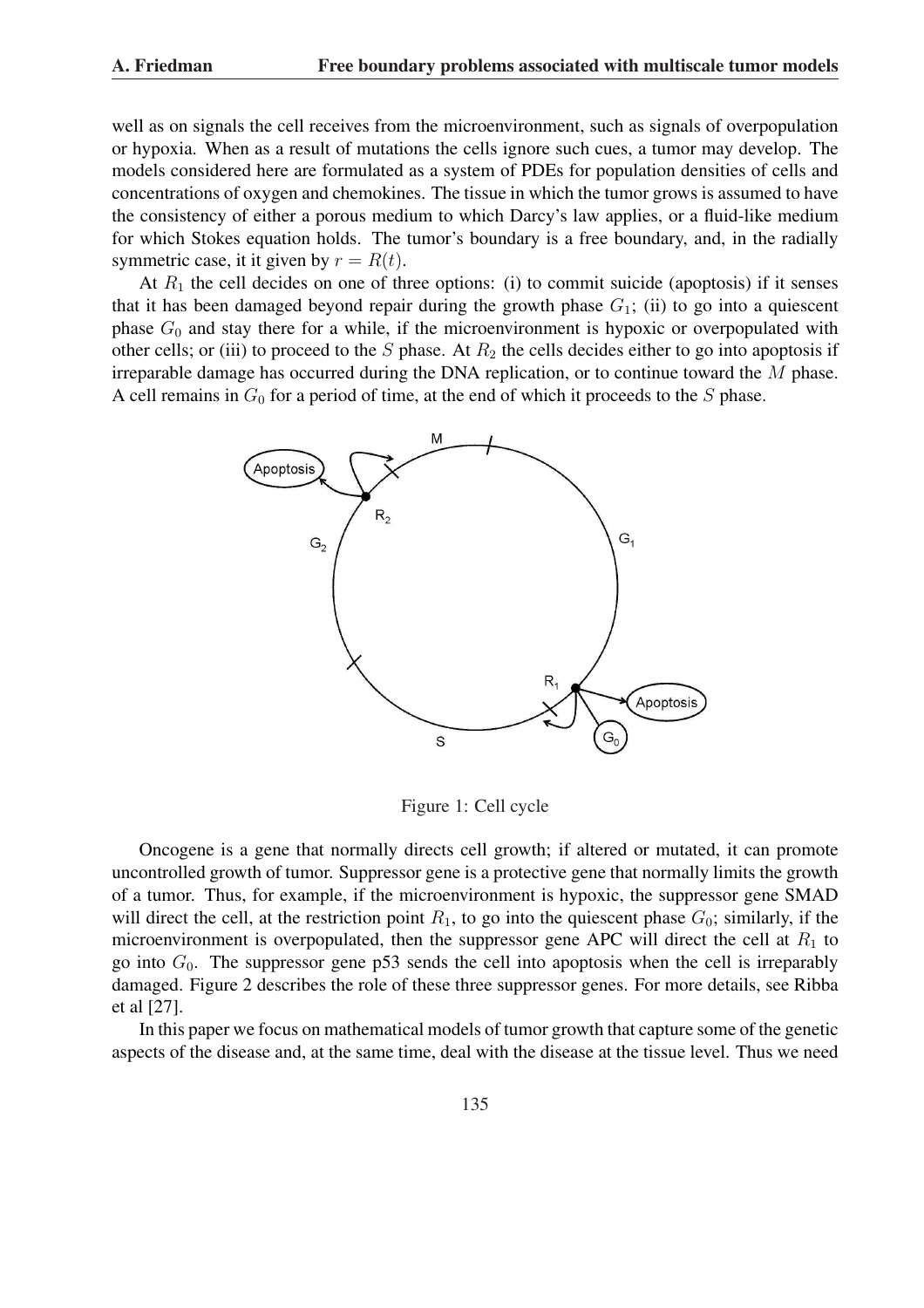to deal with (densities of) populations of cells that are at different phases of the cell cycle and with the decision they make at their restriction points. By taking the decision the individual cells make into population size considerations, our models combine genetic information with continuum mechanics. In the same spirit of Nowak and Sigmund [25] and Komarova [21], we shall show how cellular dynamics are related to genetic dynamics. Other multiscale tumor models were developed by Ayati et al. [1] and Jiang et al. [20]. A tumor model with three types of cells (proliferating, quiescent, and dead) was developed by Pettet et al [26] and analyzed by mathematical analysis in [5], [6], [7]. The underlying assumptions in our models is that all the cells which have the same set of genetic mutations make the same decisions at  $R_1$  and at  $R_2$ . For simplicity we shall only consider the case where all the cells have the very same set of genetic mutations and thus they all make the same decisions at  $R_1$  and at  $R_2$ . The more general case where the population of cells is divided into subpopulations, each having its own specific set of genetic mutations, will be briefly mentioned in Remark 6.2.



Figure 2: Gene suppressors

We shall model the evolution of tumor by means of a set of PDEs in the tumor region. This region, Ω(t), varies in time. Thus the mathematical model is that of a *free boundary problem* for a system of PDEs: We need to find both the free boundary  $\Gamma(t)$  of  $\Omega(t)$  and the solution of the differential equations in  $\Omega(t)$ . The most important questions are concerned with the free boundary: Does it grow? Does it produce "fingers"? etc.

In this paper we establish local existence and uniqueness for general initial data, and global existence in the radially symmetric case, as well as asymptotic results on the free boundary  $r =$  $R(t)$ . This paper is a continuation of our earlier work in [15], [16].

# 2. A Mathematical Model

We introduce the following notation:

 $p_1(x, t, s_1)$ =density of cells in phase  $G_1, s_1 \in [0, A_1]$ ;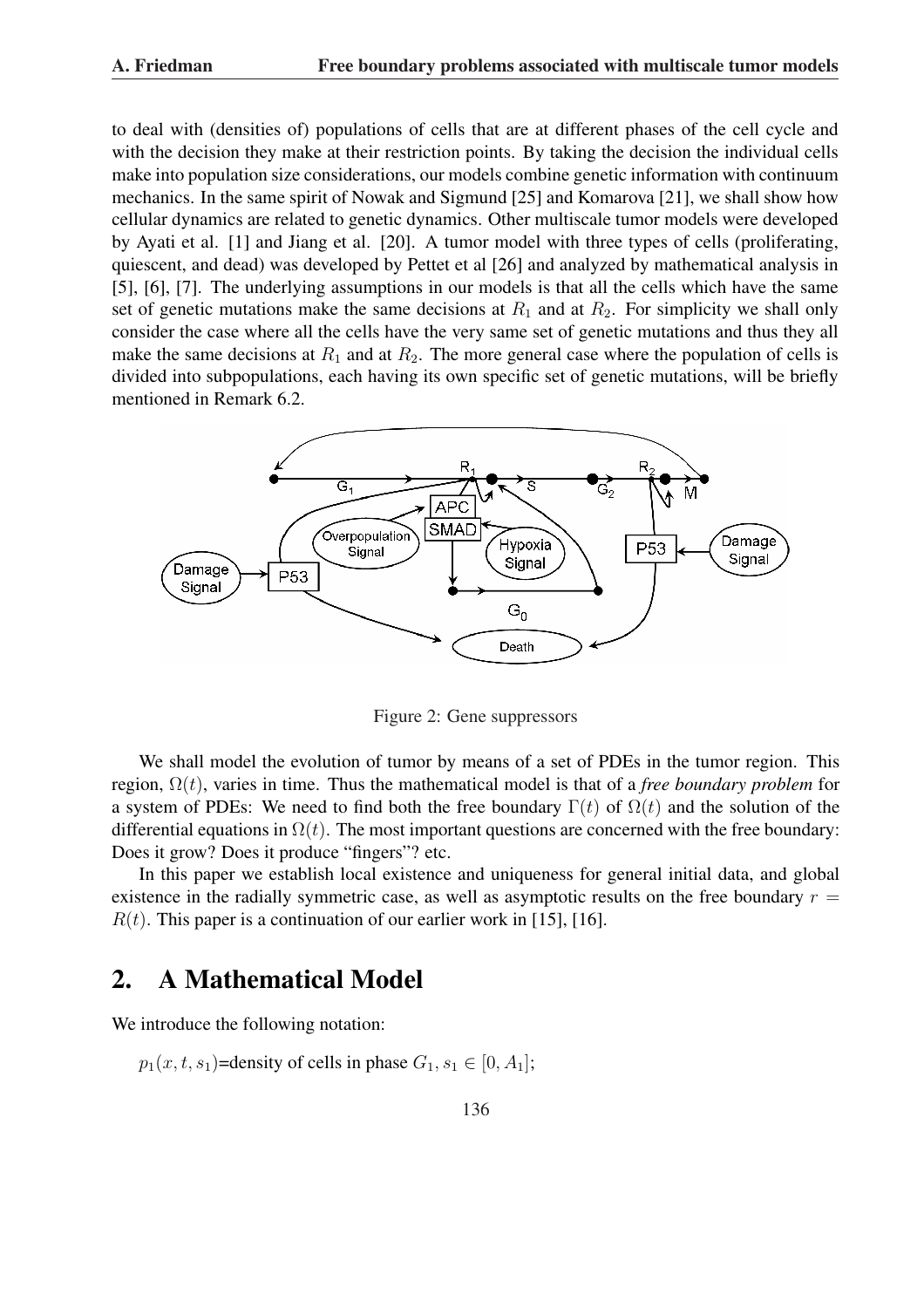$p_2(x, t, s_2)$ =density of cells in phase  $S, s_2 \in [0, A_2]$ ;  $p_3(x, t, s_3)$ =density of cells in phases  $G_2$  and  $M, s_3 \in [0, A_3]$ ;  $p_0(x, t, s_0)$ =density of cells in phase  $G_0, s_0 \in [0, A_0]$ ;  $p_4(x, t)$ =density of necrotic cells.

The variable x will vary in the tumor region  $\Omega(t)$  in  $\mathbb{R}^3$ , with boundary  $\Gamma(t)$ .

We denote by  $w(x, t)$  the oxygen concentration and by  $Q(x, t)$  the combined density of live cells in phases  $G_1, S, G_2, M$ . Due to cells proliferation and death, there is a velocity field  $\vec{v}(x, t)$ , which is assumed to be common to all the cells. Then, by conservation of mass,

$$
\frac{\partial p_i}{\partial t} + \frac{\partial p_i}{\partial s_i} + div(p_i \vec{v}) = \lambda_i(w)p_i \text{ for } 0 < s_i < A_i \ (i = 1, 2, 3), \tag{2.1}
$$

$$
\frac{\partial p_0}{\partial t} + \frac{\partial p_0}{\partial s_0} + div(p_0 \vec{v}) = -\lambda_0 p_0 \quad \text{for} \quad 0 < s_0 < A_0,\tag{2.2}
$$

$$
\frac{\partial p_4}{\partial t} + div(p_4 \vec{v}) = \mu_1 p_1(x, t, A_1) + \mu_2 p_2(x, t, A_2) - \lambda_4 p_4
$$
\n(2.3)

where  $\lambda_i(w)$  are growth rates,

$$
\lambda_i(w) = \begin{cases}\n> 0 & \text{if } w > w_* \\
\leq 0 & \text{if } w < w_*, w_* \geq 0 \ (i = 1, 2, 3) \\
\lambda_0 = const. > 0,\n\end{cases} \tag{2.4}
$$

 $w_*$  is the necrotic level of oxygen,  $\lambda_0$  is the death rate of cells in quiescent mode,  $\lambda_4$  is the clearance rate of dead cells, and  $\mu_1, \mu_2$  are the rates at which cells are damaged and apoptose at the check points  $R_1, R_2$ , respectively.

From the diagram in Figure 2 we deduce the following relations:

$$
p_1(x, t, 0) = p_3(x, t, A_3),
$$
\n(2.5)

$$
p_2(x,t,0) = (1 - \mu_1 - K(w(x,t), Q(x,t)))p_1(x,t,A_1) + p_0(x,t,A_0),
$$
\n(2.6)

$$
p_3(x,t,0) = (1 - \mu_2)p_2(x,t,A_2),
$$
\n(2.7)

$$
p_0(x, t, 0) = K(w(x, t), Q(x, t)) p_1(x, t, A_1).
$$
\n(2.8)

The function  $K(w, Q)$  in (2.6) represents the effect of the microenvironment: under hypoxic or overpopulation conditions the cell, at  $R_1$ , is induced to go into quiescent mode; hence

$$
K(w, Q) \ge 0, \quad K(w, Q) \downarrow \quad \text{if} \quad w \uparrow \quad \text{or} \quad Q \downarrow,
$$

and, of course,  $K(w, Q) + \mu_1 \leq 1$ . If both genes SMAD and APC are mutated, then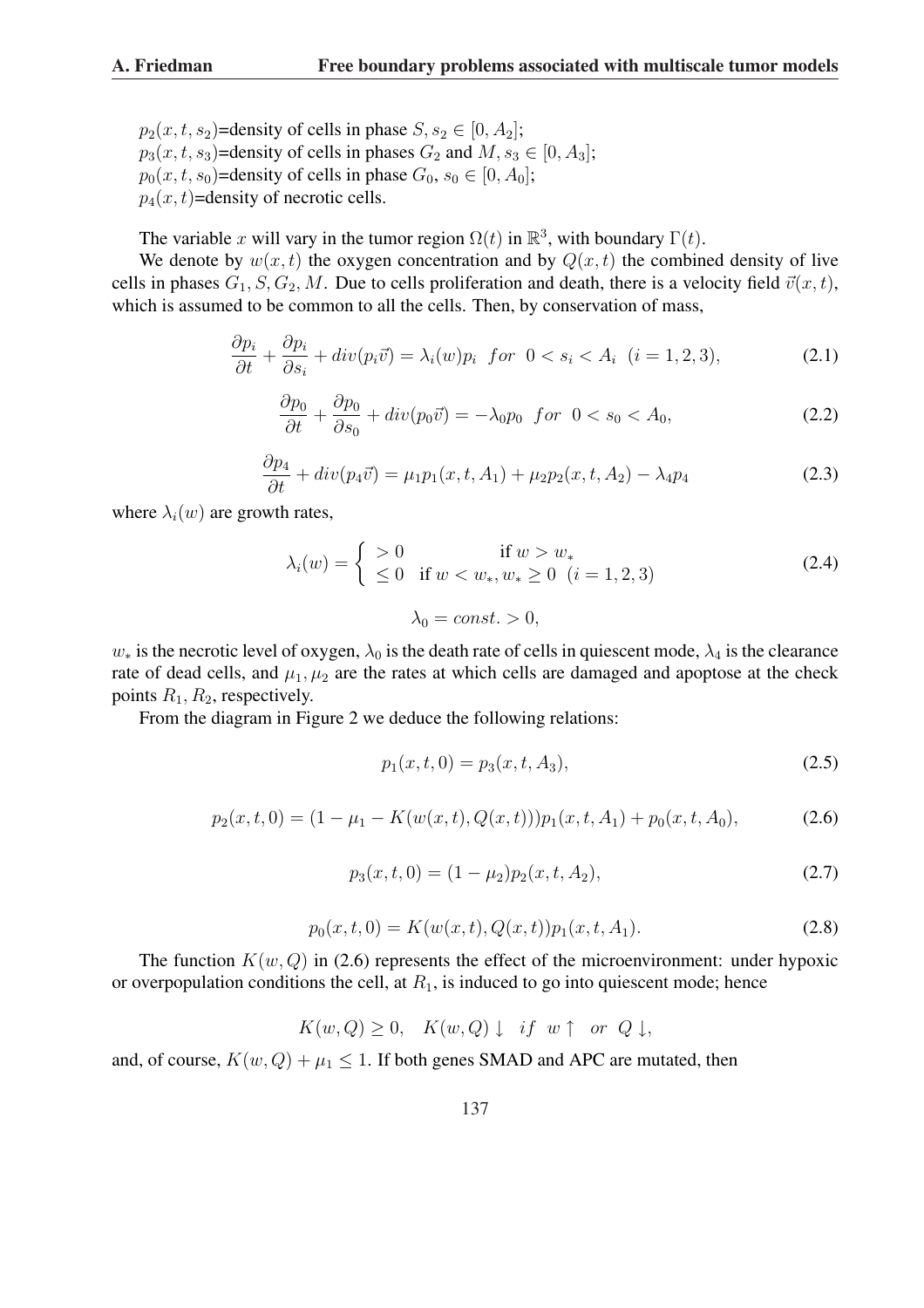$$
K(w, Q) \equiv const. = \beta \ge 0
$$

where  $\beta$  is a small positive constant, or zero.

We introduce the total density of each population of cells that are in the same phase of the cell cycle:

$$
Q_i(x,t) = \int_0^{A_i} p_i(x,t,s_i)ds_i.
$$

Then

$$
Q(x,t) = \sum_{i=1}^{3} Q_i(x,t).
$$

It is convenient to define

$$
p_4(x, t, s_4) = p_4(x, t), \ \ s_4 \in [0, A_4], A_4 = 1
$$

and introduce the vector

$$
\vec{Q} = \{Q_i\}_{i=0}^4.
$$

We integrate each of the equations in (2.1)-(2.3) over  $s_i$ ,  $0 < s_i < A_i$  and sum up the resulting equations. Using the relations (2.5)-(2.8) we then get

$$
\sum_{i=0}^{4} \left[ \frac{\partial Q_i}{\partial t} + div(Q_i \vec{v}) \right] = \sum_{i=1}^{3} \lambda_i(w) Q_i - \lambda_0 Q_0 - \lambda_4 Q_4.
$$
 (2.9)

We assume that the total density of all the cells, live and dead, is constant and, for simplicity, take this constant to be 1, that is,

 $\overline{4}$ 

$$
\sum_{i=0}^{4} Q_i(x, t) \equiv const. = 1.
$$
 (2.10)

Then (2.9) yields

$$
div\vec{v} = H(\vec{Q}, w) \tag{2.11}
$$

where

$$
H(\vec{Q}, w) = \sum_{i=1}^{3} \lambda_i(w) Q_i - \lambda_0 Q_0 - \lambda_4 Q_4.
$$
 (2.12)

Conversely, one can easily show that  $(2.11)$  together with  $(2.9)$ ,  $(2.12)$  imply  $(2.10)$  for all  $t > 0$ provided (2.10) is satisfied at  $t = 0$ .

Substituting  $(2.11)$  into  $(2.1)-(2.3)$ , we obtain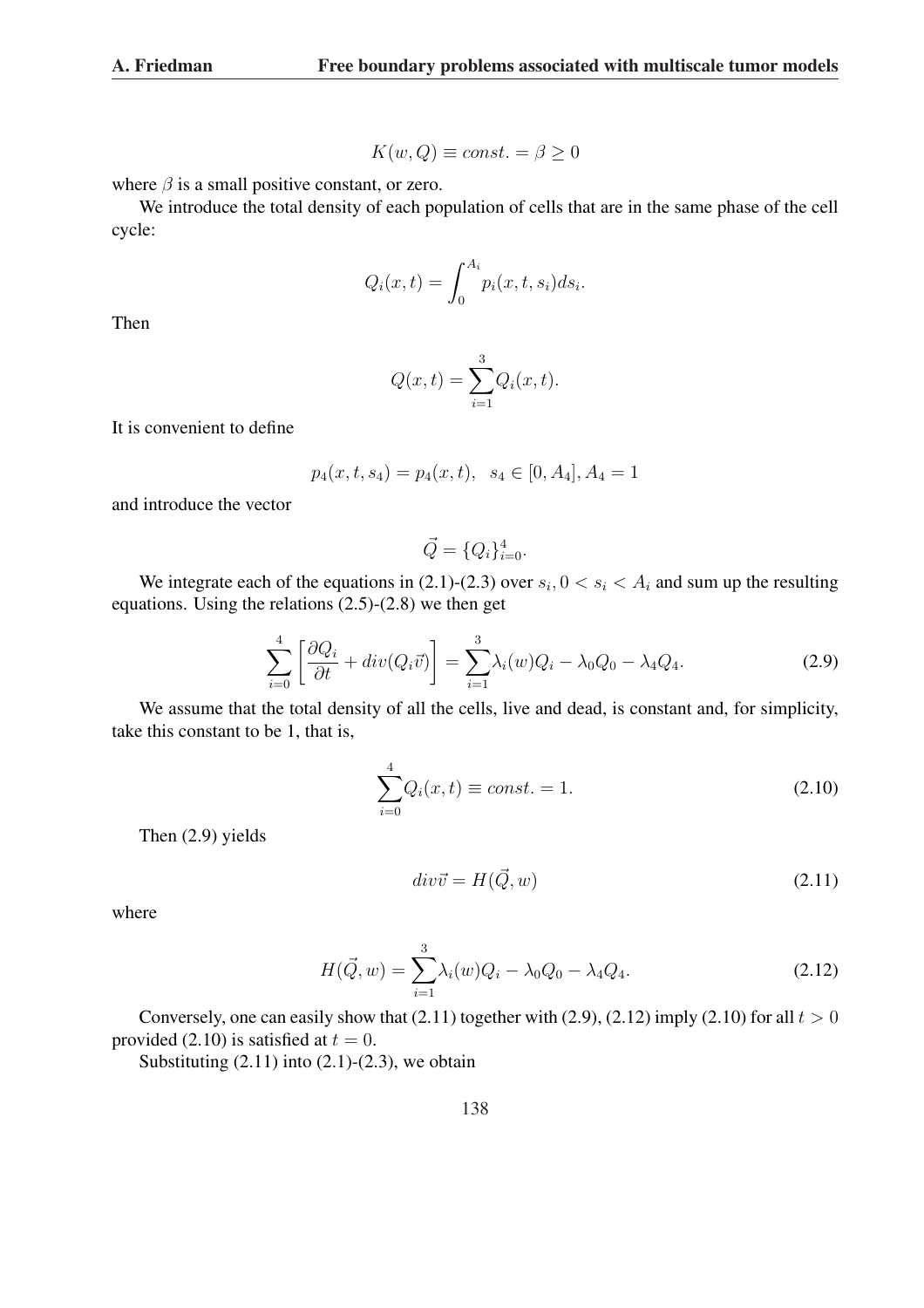$$
\frac{\partial p_i}{\partial t} + \frac{\partial p_i}{\partial s_i} + \vec{v} \cdot \nabla p_i = p_i f_i(\vec{Q}, w) \quad (0 \le i \le 3), \tag{2.13}
$$

$$
\frac{\partial p_4}{\partial t} + \vec{v} \cdot \nabla p_4 = \mu_1 p_1(x, t, A_1) + \mu_2 p_2(x, t, A_2) + p_4 f_4(\vec{Q}, w)
$$
\n(2.14)

where

$$
f_i(\vec{Q}, w) = \lambda_i(w) - H(\vec{Q}, w) \quad (1 \le i \le 3), \tag{2.15}
$$

$$
f_0(\vec{Q}, w) = -\lambda_0 - H(\vec{Q}, w), \qquad (2.16)
$$

$$
f_4(\vec{Q}, w) = -\lambda_4 - H(\vec{Q}, w). \tag{2.17}
$$

The oxygen concentration satisfies a diffusion equation

$$
w_t - D_w \cdot \nabla^2 w + \lambda Q w = b(x, t)(\bar{w} - w), \quad b \ge 0,
$$
\n(2.18)

where  $\lambda$  is a positive constant,  $\bar{w}$  is the average oxygen concentration in a healthy tissue, and b is a transmission function of oxygen from the vasculature into the tissue.

In order to close the PDE system we need to prescribe a constitutive law for velocity  $\vec{v}$  in the tumor tissue. If the tissue is assumed to be a porous medium, then, by Darcy's law,

$$
\vec{v} = -\nabla\sigma\tag{2.19}
$$

where  $\sigma$  is the internal pressure that is responsible for the movement of cells with their  $\vec{v}$  velocity. Then, from (2.11) we obtain

$$
\nabla^2 \sigma = -H(\vec{Q}, w) \tag{2.20}
$$

Most mathematical models assume that the tissue is a porous medium for which Darcy's law holds; see [13], [14], [15], [16] and the references therein. Later on we shall also consider a fluidlike tumor for which we shall take a different constitutive law relating  $\vec{v}$  to  $\sigma$ , based on the Stokes equation.

We proceed to prescribe boundary conditions. We impose the continuity condition on the movement of the free boundary, that is, the velocity  $V_n$  of the free boundary in the outward normal direction  $\vec{n}$  is equal to  $\vec{v} \cdot \vec{n}$ :

$$
V_n = \vec{v} \cdot \vec{n},
$$

or, by (2.19),

$$
V_n = -\frac{\partial \sigma}{\partial n} \quad on \quad \Gamma(t). \tag{2.21}
$$

Naturally, we also take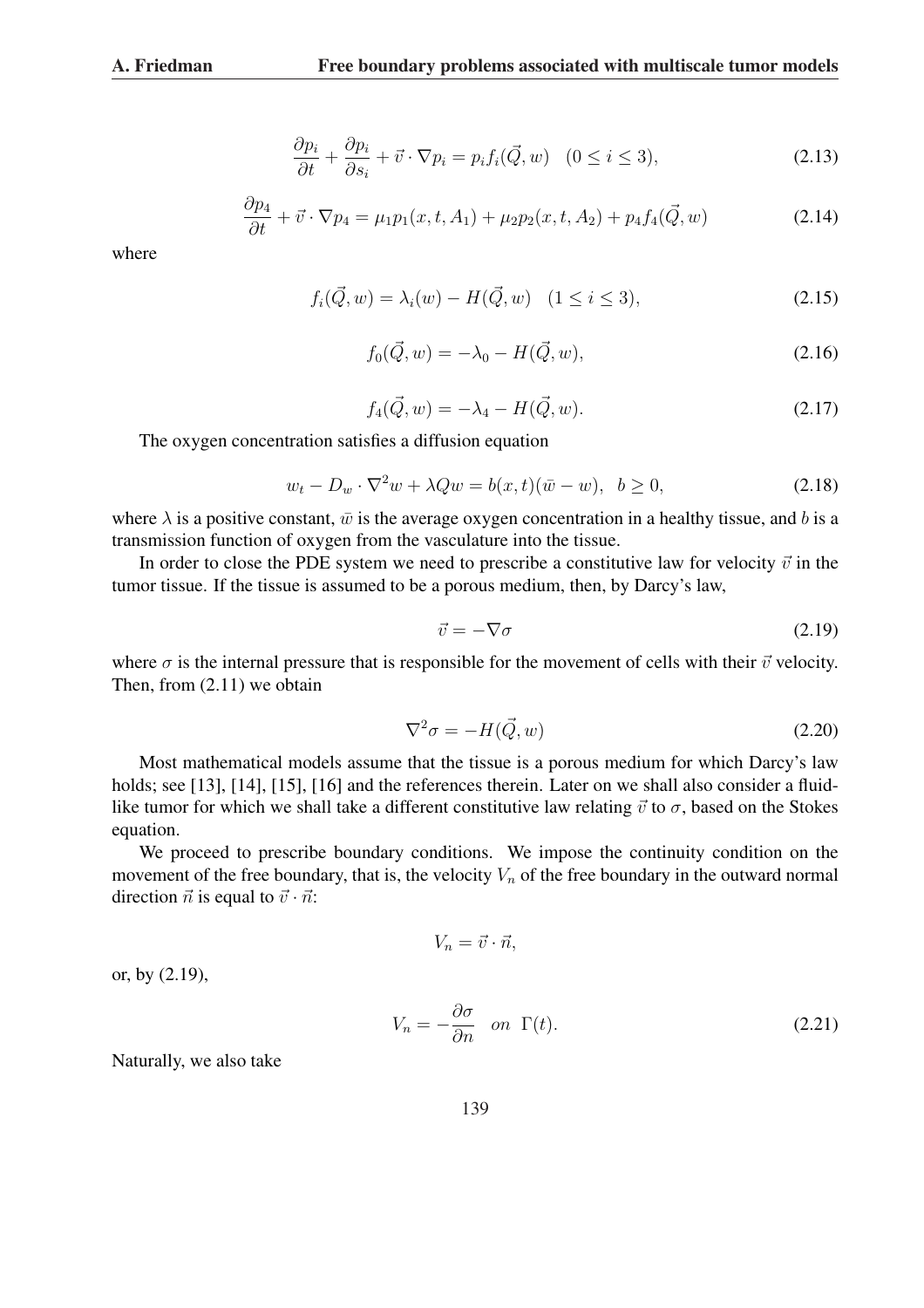$$
w = \bar{w} \quad on \quad \Gamma(t). \tag{2.22}
$$

In a solid tumor, the boundary remains intact due to cell-to-cell adhesion [2]-[4]. This fact is expressed by the boundary condition

$$
\sigma = \gamma \kappa \quad on \quad \Gamma(t) \tag{2.23}
$$

where  $\kappa$  is the mean curvature ( $\kappa = 1/R$  if  $\Gamma(t)$  is a sphere of radius R) and  $\gamma$  is proportional to the force of cell-to-cell adhesion. Since the characteristic curves of the hyperbolic system (2.13)-(2.14) initiating on the free boundary move with the same velocity as the free boundary, no boundary conditions need to be prescribed for the  $p_i(x, t, s_i)$  on  $\Gamma(t)$ .

We finally prescribed initial conditions:

$$
\Omega(t)|_{t=0} = \Omega_0 \text{ with boundary } \Gamma(t)|_{t=0} = \Gamma_0,
$$
  
\n
$$
w|_{t=0} = w_0(x), x \in \Omega_0,
$$
  
\n
$$
p_i|_{t=0} = p_{i0}(x, s_i), x \in \Omega_0, 0 < s_i < A_i \ (0 \le i \le 4),
$$
\n(2.24)

where

$$
w_0 \ge 0
$$
,  $p_{i0} \ge 0$  and  $\sum_{i=0}^{4} Q_i|_{t=0} \equiv 1.$  (2.25)

**Definition 2.1.** The multiscale tumor problem with Darcy's law consists of the system (2.12)-(2.25) and (2.4)-(2.8).

The tumor model described above is a multiscale model. The spatial multiscale character is due to the fact that the model includes effects of gene mutations (at the cell level) as well as population densities (at the tissue level). It is also multiscale in the temporal sense, since it is concerned with the cell-cycle phase times  $s_i$  as well as the time t of tumor growth.

# 3. Existence Theorems Under Darcy's Law

In this section we consider the multiscale tumor model assuming Darcy's law (2.19). If the initial conditions in (2.24) satisfy the equations (2.5)-(2.8) at  $t = 0$ , and  $w_0 = \bar{w}$  on  $\Gamma_0$ , then we say that the *first order compatibility conditions* are satisfied.

Before stating existence theorems we need to introduce some notation. Let  $\varphi = (x, t, s), \beta =$  $(\beta_1, \beta_2, \beta_3, \beta_4, \beta_5), \beta_i$  integers  $\geq 0, |\beta| = \beta_1 + \cdots + \beta_5$ . Then we write

$$
D^{\beta}\varphi = D^{\beta}_{(x,t,s)}\varphi = \frac{\partial^{|\beta|}\varphi}{(\partial x_1)^{\beta_1}(\partial x_2)^{\beta_2}(\partial x_3)^{\beta_3}(\partial t)^{\beta_4}(\partial s)^{\beta_5}}
$$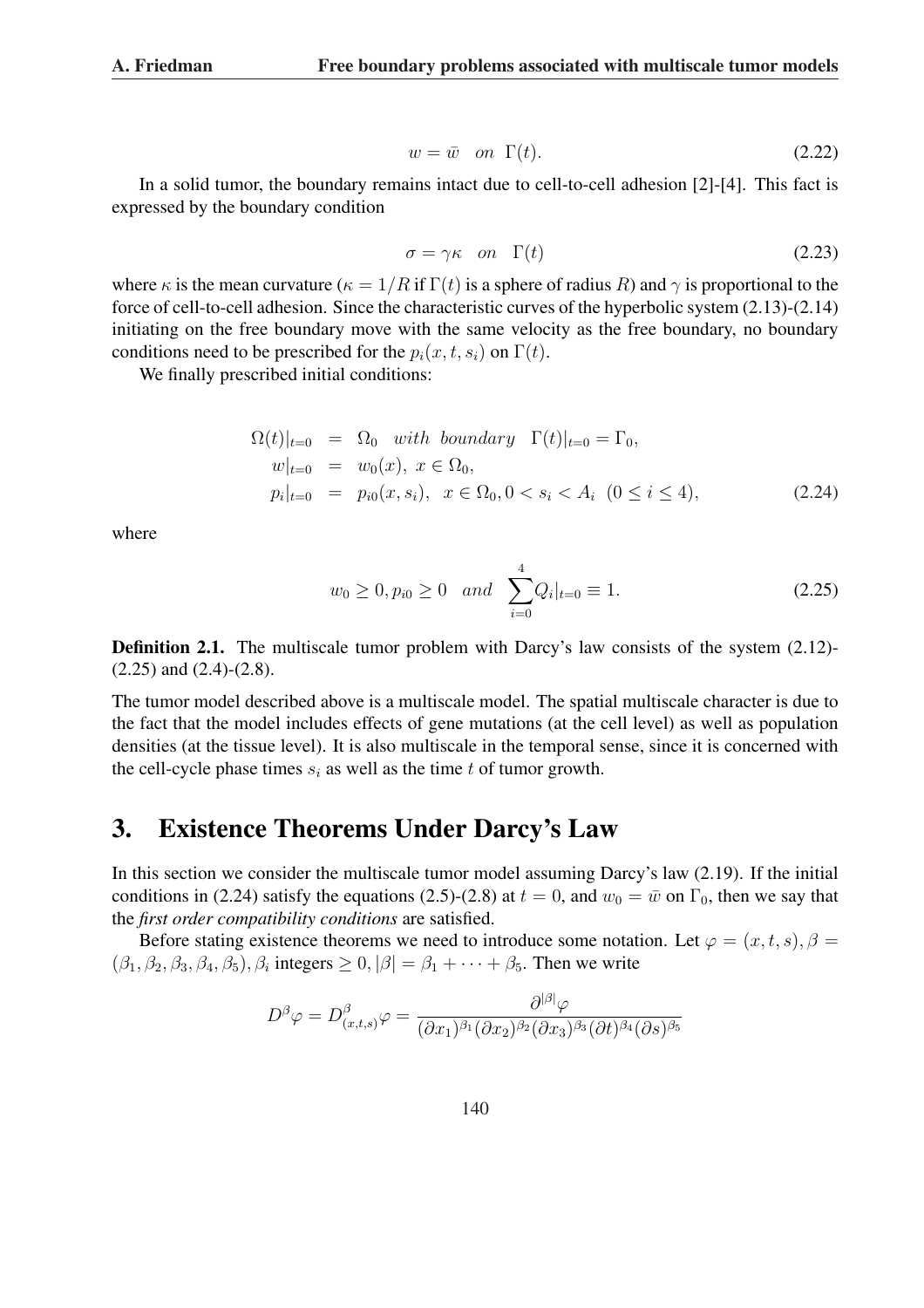$$
||\varphi||_0 = \sup |\varphi|, ||\varphi||_m = \sum_{|\beta| \le m} ||D^{\beta}\varphi||_0,
$$
  

$$
|\varphi|_{\alpha_1, \alpha_2, \alpha_3} = \sup \frac{|\varphi(x, t, s) - \varphi(\bar{x}, \bar{t}, \bar{s})|}{|x - \bar{x}|^{\alpha_1} + |t - \bar{t}|^{\alpha_2} + |s - \bar{s}|^{\alpha_3}},
$$
  

$$
||\varphi||_{m + \alpha_1, m + \alpha_2, m + \alpha_3} = ||\varphi||_0 + \sum_{|\beta| = m} |D^{\beta}\varphi|_{\alpha_1, \alpha_2, \alpha_3};
$$
\n(3.1)

here m is an integer  $\geq 0$  and  $0 < \alpha_i < 1$ . The domain in which the norms are defined will be specified later on. If  $\varphi$  does not depend on s, then we drop  $\alpha_3$  in corresponding norms. If  $\varphi = \varphi(x, t)$ , we define, for  $0 < \alpha < 1$ ,

$$
||\varphi||_{3+\alpha,(3+\alpha)/3} = ||\varphi||_0 + ||D_x^3\varphi||_{\alpha,\alpha/3} + ||D_t\varphi||_{\alpha,\alpha/3},
$$
\n(3.2)

Note that the norm (3.1) dominates the norm  $||\varphi||_m$ , and, by standard estimates, the norm (3.2) dominates the norm

$$
|D_x^2 \varphi|_{0,(1+\alpha)/2} + |D_x \varphi|_{0,(2+\alpha)/3}
$$

where  $|\psi|_{0,\alpha} = \sup_x |\psi(x,\cdot)|_{\alpha}$  if  $\psi = \psi(x,t)$ .

We say that a function  $\varphi = \varphi(x, t, s)$  is in  $C^{m+\alpha_1, m+\alpha_2, m+\alpha_3}$  if

$$
||\varphi||_{m+\alpha_1,m+\alpha_2,m+\alpha_3} < \infty.
$$

Similarly we define the notion of  $\varphi = \varphi(x, t)$  in  $C^{3+\alpha/(3+\alpha)/3}$ .

In the sequel we assume that

$$
\Gamma_0 \in C^{m+1+\alpha} \tag{3.3}
$$

where  $0 < \alpha < 1$  and m is an integer  $\geq 0$ . Denote by  $\xi$  a variable point in  $\Gamma_0$  and by  $\vec{n}(\xi)$  the unit outward normal to  $\Gamma_0$  at  $\xi$ . We shall write  $\Gamma(t)$  in the form

$$
\Gamma(t) = \{\xi + \rho(\xi, t)\vec{n}(\xi)\}.
$$

Set  $d(x) = d(x, \Gamma_0)$  = signed distance from x to  $\Gamma_0$   $(d > 0$  if  $x \notin \Omega_0$ ). Then, for x near  $\Gamma_0$ we can write

$$
x = \xi + d(x)\vec{n}(\xi)
$$

where  $\xi$  is uniquely determined by x.

In what follows we shall use a local coordinate transformation to flatten the boundary  $\Gamma(t)$ . We fix a point  $\xi_0$  in  $\Gamma_0$  and take local coordinates  $y' = (y_1, y_2)$  near the origin 0 in  $\mathbb{R}^2$ , about  $\xi_0$ , so that any point  $\xi \in \Gamma_0$  with  $|\xi - \xi_0|$  small can be written in the form  $\xi = S(y')$ . Then any point  $x \in \mathbb{R}^3$ near  $\xi_0$  can be written in the form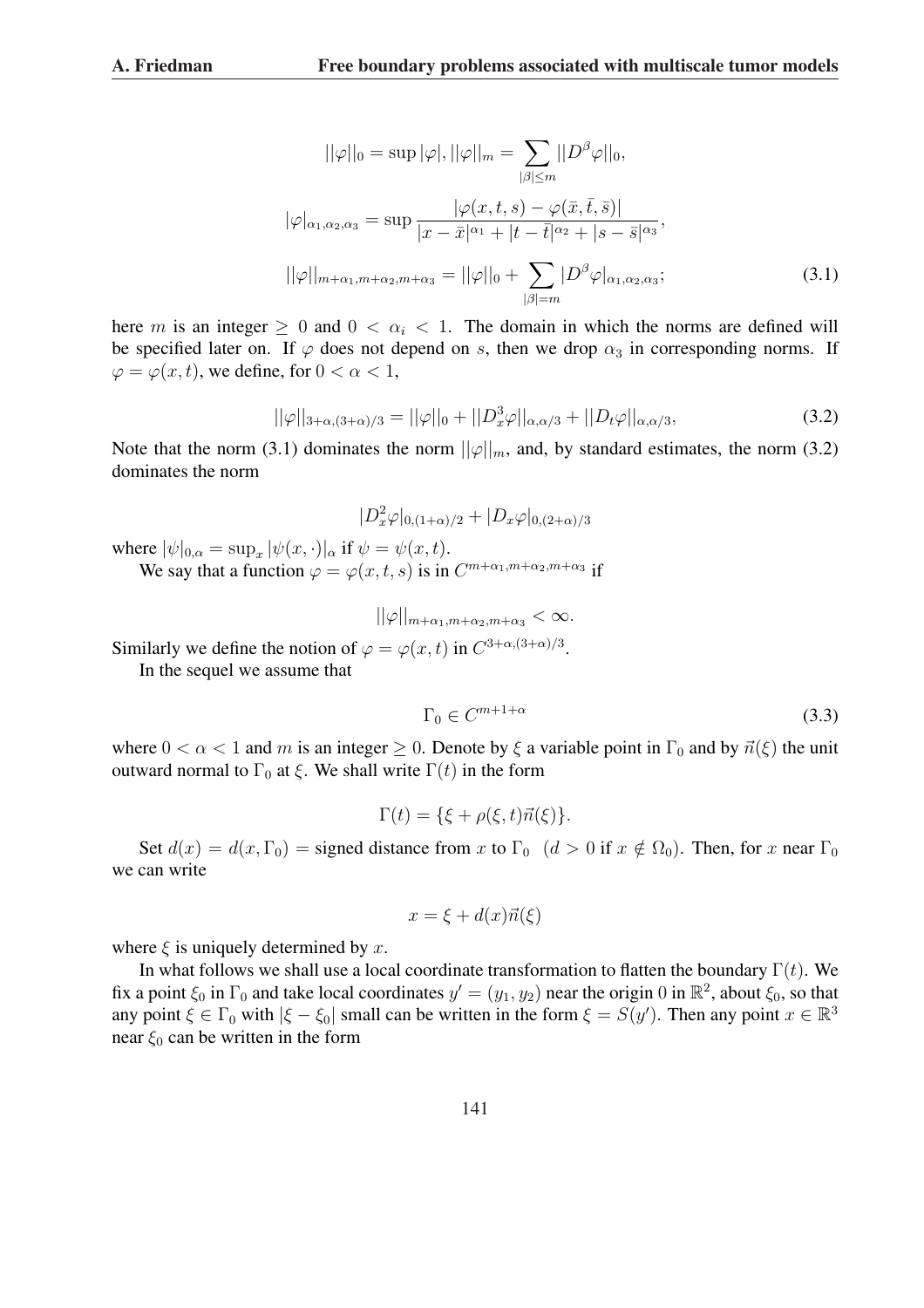$$
x = S(y') + (\rho(\xi, t) + y_3)\vec{n}(S(y'))
$$

where  $y_3 = d(x, \Gamma_0) - \rho(\xi, t)$ . This defines a local mapping  $y \to x$  from a neighborhood of the origin in  $\mathbb{R}^3$  into an  $\mathbb{R}^3$ -neighborhood of  $\xi_0$  such that  $x \in \Gamma(t)$  corresponds to  $(y', 0)$ .

Later on we shall make the following regularity assumptions:

$$
\lambda_i(z) \text{ belong to } C^{m+1+\alpha}(\mathbb{R}^1),
$$
  
\n
$$
K(z,\xi) \text{ belongs to } C^{m+1+\alpha}(\mathbb{R}^2),
$$
  
\n
$$
b(x,t) \text{ belongs to } C^m(\mathbb{R}^3 \times [0,\infty]),
$$
\n(3.4)

$$
w_0 \in C^{m+1+\alpha}(\bar{\Omega}_0)
$$
, and the  $p_{i0}$  belong to  $C^{m+1+\alpha}(\bar{\Omega}_0 \times [0, A_i])$  (3.5)

where *m* is an integer  $\geq 0$ .

We first consider the case  $m = 0$  and assume that

$$
the first order compatibility conditions are satisfied. \tag{3.6}
$$

**Theorem 3.1** *Under the assumptions (3.3)-(3.5) for*  $m = 0$  *and (3.6), there exists a unique solution of the multiscale tumor model with Darcy's law for some time interval*  $0 \le t \le T$  ( $T > 0$ ) *such that*

$$
D_{\xi}\rho \in C^{3+\alpha,(3+\alpha)/3}(\Gamma_0\times[0,T]),
$$

and  $\sigma$ ,  $w$ ,  $p_i$  *can be extended into functions satisfying*:

$$
D_x^2 \sigma \in C^{\alpha, \alpha/3}(\mathbb{R}^3 \times [0, T]),
$$
  
\n
$$
w \in C^{1+\alpha, 1+\alpha/3}(\mathbb{R}^3 \times [0, T]),
$$
  
\n
$$
p_i \in C^{1+\alpha, \alpha/3, \alpha/3}(\mathbb{R}^3 \times [0, T] \times A_i).
$$

The proof of Theorem 3.1 is given in [15]. It is based on two lemmas. The first lemma, taken from [6], is concerned with the inhomogeneous Hele-Shaw problem: Find a function  $\sigma(x, t)$  and domains  $\Omega(t)$  such that

$$
\Delta \sigma = h(x, t) \text{ in } \Omega(t), \quad 0 \le t \le T,
$$
\n(3.7)

$$
\sigma = \gamma \kappa, V_n = -\frac{\partial \sigma}{\partial n} \quad \text{on} \quad \Gamma(t), \quad 0 \le t \le T \tag{3.8}
$$

where  $\Omega(0) = \Omega_0$  is given, and

$$
h \in C^{m+\alpha, m+\alpha/3}(\mathbb{R}^3 \times [0, T_0])
$$
\n(3.9)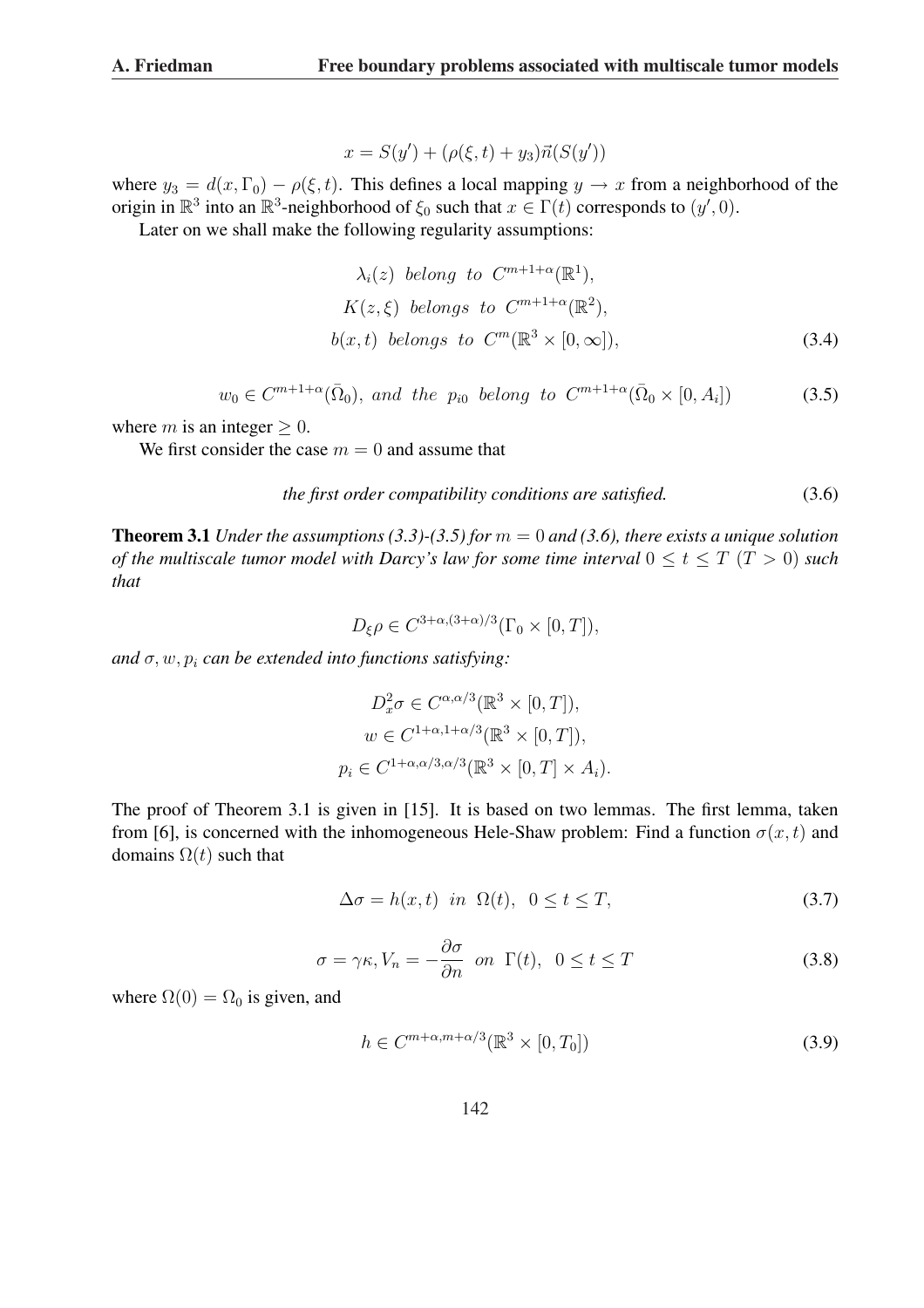for some  $T_0 > 0$ .

**Lemma 3.2** ([6]). *Under the assumptions (3.3),(3.9) for some integer*  $m \geq 0$ *, there exists a unique solution of (3.7),(3.8) for some*  $0 < T \leq T_0$ *, such that* 

$$
D_{\xi}D_{(\xi,t)}^m \rho \in C^{3+\alpha,(3+\alpha)/3}(\Gamma_0 \times [0,T])
$$

*and* σ *can be extended into a function satisfying:*

$$
D_x^2 D_{x,t}^m \sigma \in C^{\alpha,\alpha/3}(\mathbb{R}^3 \times [0,T]).
$$

The second lemma is an extension of Lemma 2.2 of [14] to the case of two time variables. Consider the hyperbolic equation

$$
W_t + W_s + \vec{b}(x, t) \cdot \nabla_x W = G(x, t, s, W)
$$
  
for  $x \in \mathbb{R}^N$ ,  $0 < t < T$ ,  $0 < s < A$ , (3.10)

with initial conditions

$$
W|_{t=0} = W_0(x, s) \text{ for } x \in \mathbb{R}^3, 0 \le s \le A,
$$
  
\n
$$
W|_{s=0} = W_1(x, t) \text{ for } x \in \mathbb{R}^3, 0 \le t \le T,
$$
\n(3.11)

satisfying the compatibility condition

$$
W_0(x,0) = W_1(x,0), \quad x \in \mathbb{R}^3. \tag{3.12}
$$

Lemma 3.3. *Assume that*

$$
\vec{b}, D_x \vec{b} \text{ belong to } C^{\alpha_1, \alpha_2}(\mathbb{R}^3 \times [0, T]),
$$
  

$$
G, D_x G, D_s G, D_W G \text{ belong to } C^{\alpha_1, \alpha_2, \alpha_2}(\mathbb{R}^3 \times [0, T] \times [0, A]),
$$
  
for any  $W = W(x, t, s)$  in  $C^{\alpha_1, \alpha_2, \alpha_2}(\mathbb{R}^3 \times [0, T] \times [0, A]),$   

$$
D_x W_0, D_s W_0 \text{ belong to } C^{\alpha_1, \alpha_2}(\mathbb{R}^3 \times [0, A]),
$$
  

$$
D_x W_1, D_t W_1 \text{ belong to } C^{\alpha_1, \alpha_2}(\mathbb{R}^3 \times [0, T]).
$$

*Then there exists a unique solution of (3.10)-(3.12) such that*

$$
W \in C^{\alpha_1, \alpha_2, \alpha_2}(\mathbb{R}^3 \times [0, T] \times [0, A]),
$$

and

 $W_t, W_s, D_xW$  *belong to*  $C^{\alpha_1, \alpha_2, \alpha_2}(N_0)$ 

*where*  $N_0$  *is the disjoint union*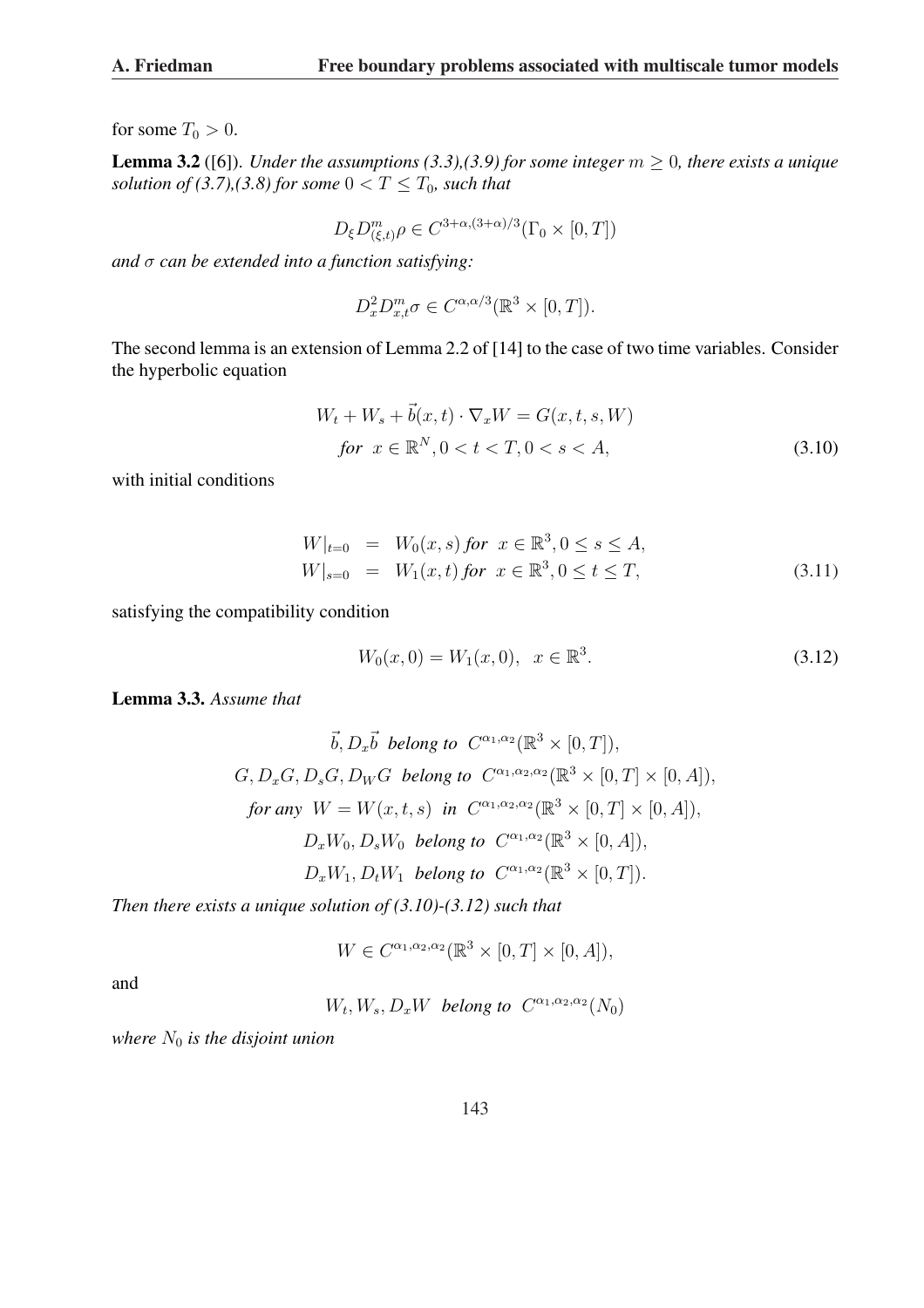$$
\mathbb{R}^3 \times [0,T] \times [0,A] \cap \{t < s\} \bigcup \mathbb{R}^3 \times [0,T] \times [0,A] \cap \{s < t\};
$$

*furthermore, if*

$$
||(\vec{b}, D_x \vec{b})||_{\alpha_1, \alpha_2} \leq B, \quad ||D_x W_0, D_s W_1||)||_{\alpha_1, \alpha_2} \leq \gamma
$$
  
 
$$
||(G, D_x G, D_t G, D_s G, D_W G||_{\alpha_1, \alpha_2, \alpha_2} \leq M \text{ at } W = W(x, t, s),
$$

*then*

$$
||(D_xW, D_tW, D_sW)||_{\alpha_1, \alpha_2, \alpha_2} \le c_1(B)\gamma + c_2(B, M)T
$$
\n(3.13)

*where the norm is taken over*  $N_0$ , and  $c_1(B)$ ,  $c_2(B, M)$  *are constants depending only on* B and (B, M)*, respectively.*

For more details, see [16]. One can define  $m<sup>th</sup>$  order compatibility conditions and, under these conditions, Theorem 1 can be extended to order m.

Theorem 3.1 cannot be expected to hold for all  $T > 0$ ; indeed, for general initial data, even the homogeneous Hele-Shaw problem does not have a (regular) solution for all  $t > 0$ . However, in the case of radially symmetric data, a global solution does exist.

Consider the case where the initial data are radially symmetric, that is,

$$
\Omega_0 \text{ is a sphere of radius } R_0, \text{ and}
$$
  

$$
w_0 = w_0(r), p_{i0} = p_{i0}(r, s_i),
$$
 (3.14)

where  $r = |x|$ . We seek a solution which is radially symmetric in x, with

$$
\Omega(t) = \{r < R(t)\}.
$$

In this special case we can relax the assumptions (3.4),(3.5) for  $m = 0$  by assuming that

the conditions (3.4), (3.5) hold with 
$$
C^{m+1+\alpha}
$$
 replaced by  $C^1$ . (3.15)

Theorem 3.4 [16] *Under the assumptions (3.14),(3.15),(3.6) there exists a unique radially symmetric solution of the multiscale tumor model with Darcy's law for all*  $t > 0$ *, with*  $R(t) \in$  $C^1[0,\infty]$ ),  $(D_x\sigma,w)$  in  $C^1(\Omega_{\infty})$  where  $\Omega_{\infty} = \{(x,t), |x| \le R(t), 0 \le t < \infty\}$ ,  $p_i$  in  $C(\Omega_{\infty} \times$ 

 $[0, A_i]$ ), and  $\partial p_i/\partial r$ ,  $\partial p_i/\partial s_i$  in  $C(\Omega_{\infty} \times [0, A_i]; t \neq s_i + \Omega_{\infty}$  $\frac{3}{2}$  $j=1$ njA<sup>j</sup> *for any nonnegative integers*

 $n_i$ ).

Note that in the radially symmetric case

$$
\vec{v} = -\frac{x}{r}u(r, t),
$$

$$
div(p\vec{v}) = u\frac{\partial p}{\partial r} + \frac{p}{r^2}\frac{\partial}{\partial r}(r^2u) \text{ if } p = p(r)
$$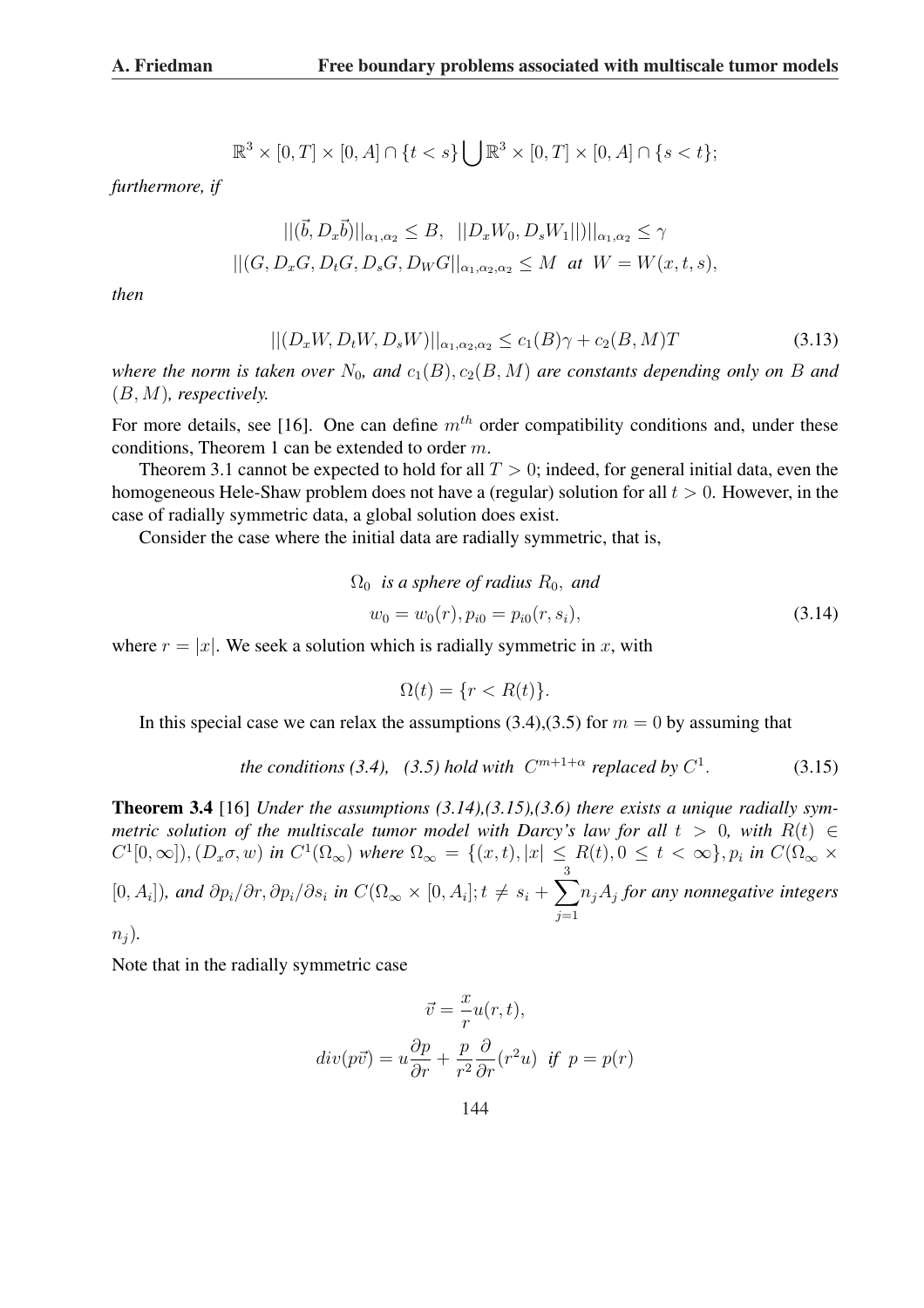$$
u(r,t) = \frac{1}{r^2} \int_0^r r^2 H(\vec{Q}, W) dr,
$$
\n(3.16)

and the free boundary condition is

$$
\frac{dR(t)}{dt} = u(R(t), t). \tag{3.17}
$$

The proof of the Theorem 3.4 is based on a slightly different version of Lemma 3.3 and on the a priori estimates

$$
|\frac{\partial u}{\partial r}| \le \text{const.}, \ \ |\frac{1}{R}\frac{dR}{dt}| \le \text{const.}
$$

which follow from  $(3.16)$ , $(3.17)$ .

### 4. A Tumor Model Based on Stokes Equation

When the tumor evolves in fluid-like tissue it is more appropriate to use Stokes equation rather than Darcy's law. Indeed, several recent mathematical models on ductal carcinoma in the breast use the Stokes equation, [10]-[12]. If we denote the fluid velocity by  $\vec{v} = (v_1, v_2, v_3)$  and the fluid pressure by  $\sigma$ , then the constitutive law is

$$
\sigma_{ij} = -\sigma \delta_{ij} + 2\nu \left( e_{ij} - \frac{1}{3} \tilde{\Delta} \delta_{ij} \right)
$$

where  $\sigma_{ij}$  is the stress tensor,  $\sigma = \frac{1}{3}$ ij is the stress tensor,  $\sigma = \frac{1}{3}\sigma_{kk}$  is the fluid pressure,  $\vec{v} = (v_1, v_2, v_3)$  is the fluid velocity,  $e_{ij} = \frac{1}{2}$ 2  $\partial v_i$  $\frac{\partial v_i}{\partial x_j} + \frac{\partial v_j}{\partial x_i}$  $\frac{\partial v_j}{\partial x_i}$  is the strain tensor,  $\tilde{\Delta} = e_{kk} = div \vec{v}$  is the dilatation, and  $\nu$  is the viscosity coefficient. If there are no body forces then

$$
\sum_{j=1}^{3} \frac{\partial \sigma_{ij}}{\partial x_j} = 0.
$$

We can rewrite this equation as the Stokes equation

$$
-\nu\Delta \vec{v} + \nabla \sigma - \frac{1}{3}\nu \nabla \text{div}\vec{v} = 0 \tag{4.1}
$$

where  $div\vec{v}$  is given by (2.11). Thus, instead of (2.19) we now have an entirely different relation between  $\vec{v}$  and  $\sigma$ .

We proceed to prescribe boundary conditions. The boundary conditions  $(2.21),(2.22)$  remain unchanged, but instead of (2.23) we have

$$
T\vec{n} = -\gamma \kappa \vec{n} \quad on \quad \Gamma(t). \tag{4.2}
$$

Here  $T$  is the stress tensor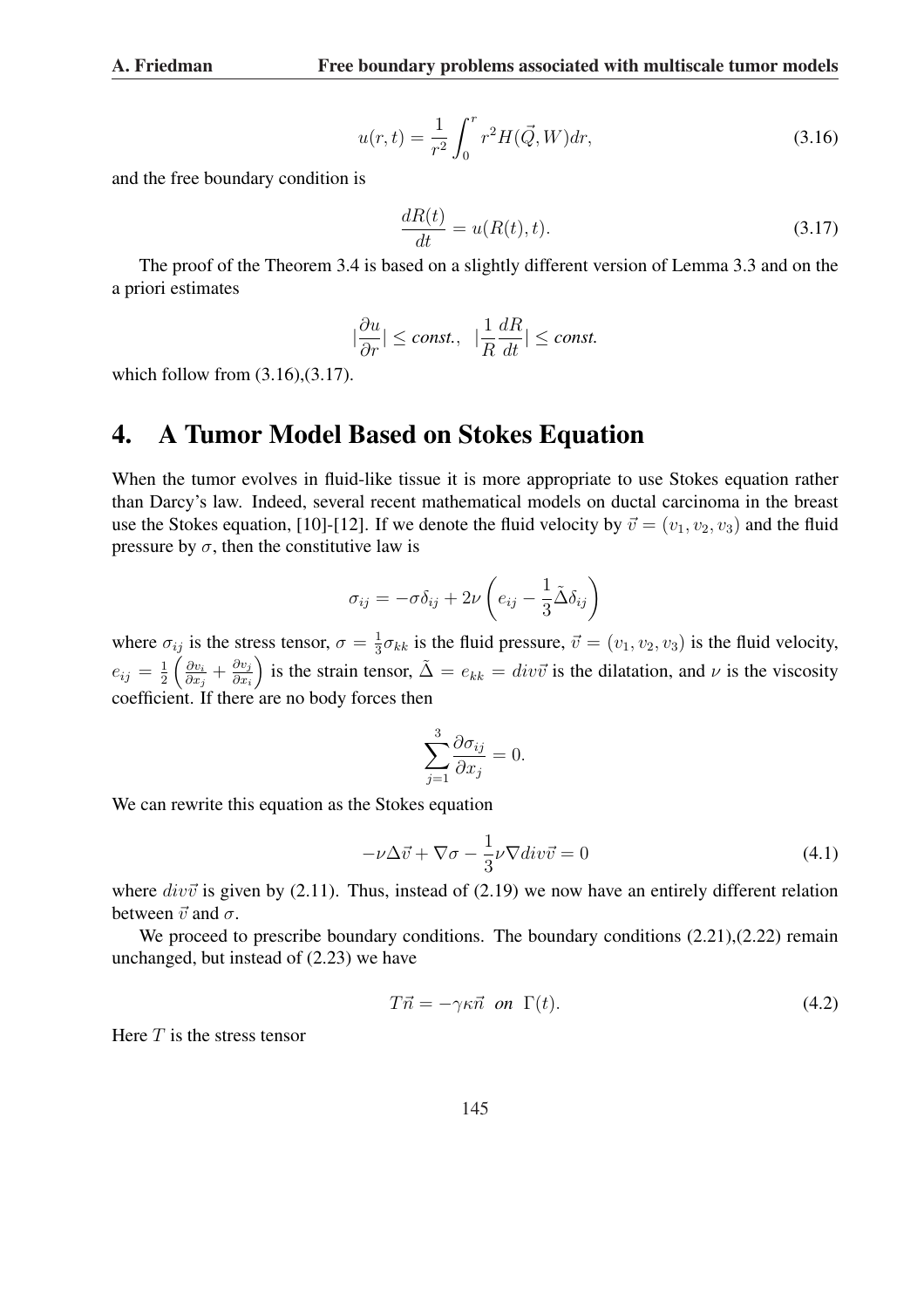$$
T = \nu (\nabla \vec{v} + (\nabla \vec{v})^*) - \left(\sigma + \frac{2\nu}{3} \operatorname{div} \vec{v}\right) I
$$
  

$$
\equiv \tilde{T} - \frac{2\nu}{3} (\operatorname{div} \vec{v}) I
$$
 (4.3)

where  $W^*$  denotes the transpose of a matrix W and I is the unit matrix, or  $T = (T_{ij})$  where

$$
T_{ij} = \nu \left( \frac{\partial v_i}{\partial x_j} + \frac{\partial v_j}{\partial x_i} \right) - \left( \sigma + \frac{2\nu}{3} \operatorname{div} \vec{v} \right) \delta_{ij}
$$

$$
\equiv \tilde{T}_{ij} - \frac{2\nu}{3} (\operatorname{div} \vec{v}) \delta_{ij}.
$$

The initial conditions remain the same as in (2.24),(2.25). However, in order to eliminate the non-uniqueness which results from rigid motions, we need to impose two constraints:

$$
\int_{\Omega(t)} \vec{v} dx = A(t), \quad \int_{\Omega(t)} \vec{v} \times \vec{x} dx = \vec{B}(t)
$$
\n(4.4)

where  $\vec{A}(t)$ ,  $\vec{B}(t)$  are given functions.

Definition 4.1. The multiscale tumor problem with Stokes equation consists of the same system as for Darcy's law with (2.19)-(2.23) replaced by (2.11), (4.1)-(4.4) and  $V_n = \vec{v} \cdot \vec{n}$  on  $\Gamma(t)$ .

Analogously to the regularity assumptions in Section 3 we impose the following conditions:

$$
\Gamma_0 \in C^{m+3+\alpha},
$$
  
\n
$$
\lambda_i(z) \text{ belong to } C^{m+2+\alpha}(\mathbb{R}^1),
$$
  
\n
$$
K(z,\xi) \text{ belongs to } C^{m+2+\alpha}(\mathbb{R}^2),
$$
  
\n
$$
b(x,t) \text{ belongs to } C^{m+\alpha}(\mathbb{R}^3 \times [0,\infty])
$$
  
\n
$$
w_0 \in C^{m+3+\alpha}(\bar{\Omega}_0) \text{ and the } p_{i0} \text{ belong to } C^{m+1+\alpha}(\mathbb{R}^3 \times [0,A_i]),
$$
  
\n
$$
\vec{A}(t), \vec{B}(t) \text{ are in } C^1[0,\infty].
$$
\n(4.5)

As in [14] [28] we introduce the Lagrangian variable  $\vec{\xi}$  where

$$
\vec{x} = \vec{\xi} + \int_0^t \vec{u}(\vec{\xi}, \tau) d\tau = X(\vec{\xi}, t), \ \vec{\xi} \in \Omega_0
$$

and

$$
\vec{u}(\vec{\xi},t) = \vec{v}(X(\vec{\xi},t), \ \pi(\xi,t) = \sigma(X(\xi,t),t))
$$

and, for simplicity, write  $\xi$  instead of  $\vec{\xi}$ .

We can now state an existence theorem similar to Theorem 3.1.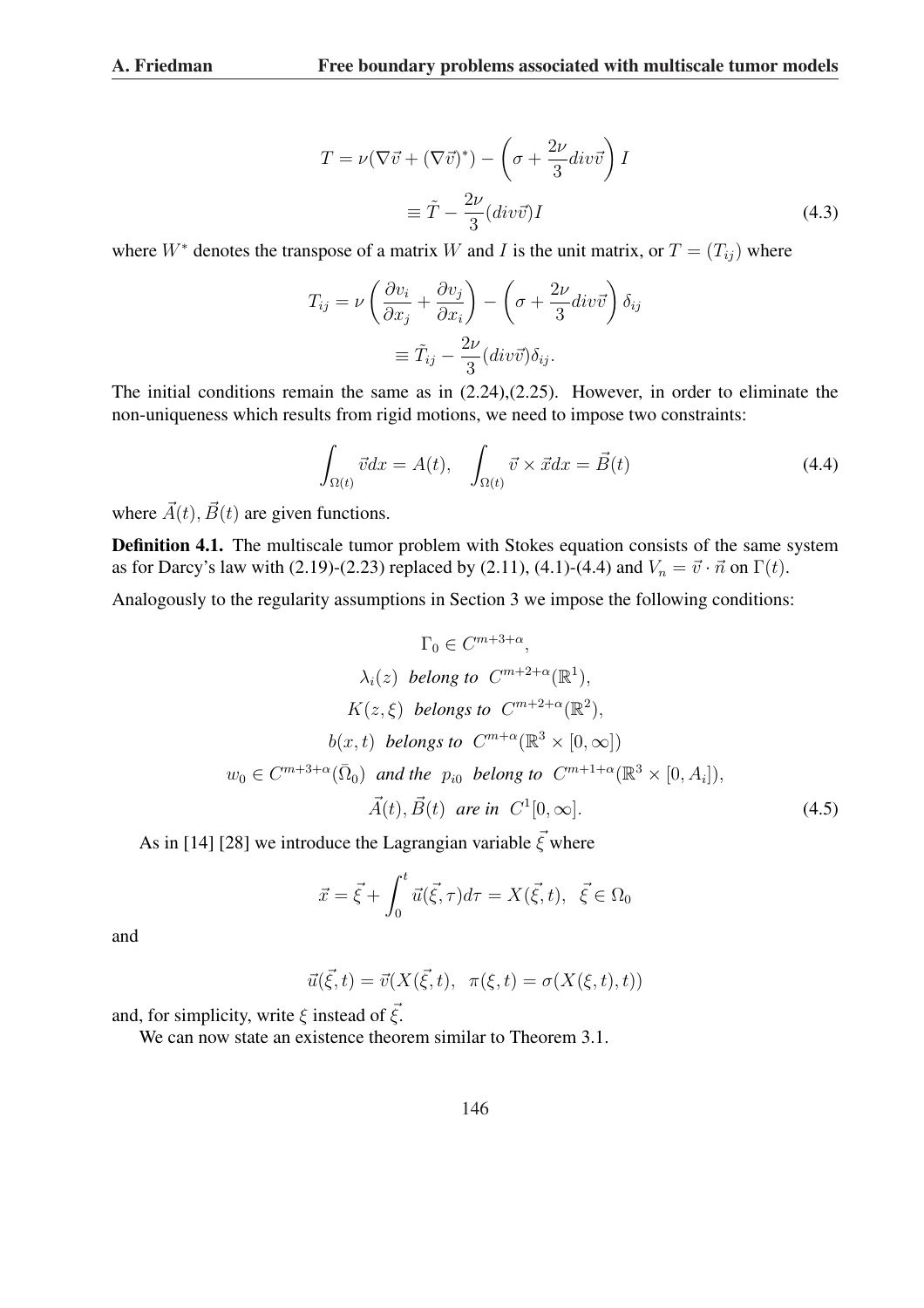**Theorem 4.2** Assume that the conditions in (4.5) are satisfied for  $m = 0$  and that the first com*patibility condition holds (as in (3.6)). Then the multiscale tumor model with Stokes equation has a unique solution for some time interval*  $0 \le t \le T$   $(T > 0)$  *such that the free boundary*  $\Gamma(t)$ *belongs to*  $C([0,T]; C^{3+\alpha}) \cap C^1([0,T]; C^{2+\alpha})$  and, in Lagrangian coordinates  $(\xi, t)$ , the function  $\vec{u}(\xi, t) \equiv \vec{v}(x, t)$  *belongs to* 

$$
C([0,T]; C^{2+\alpha}(\Omega_0)) \cap C^1([0,T]; C^{1+\alpha}(\Omega_0)),
$$

 $\hat{w}(\xi, t) \equiv w(x, t)$  *belongs to* 

$$
C([0,T]; C^{2+\alpha}(\Omega_0)) \cap C^1([0,T]; C^{\alpha}(\Omega_0)),
$$

*the pressure*  $\pi(\xi, t) \equiv \sigma(x, t)$  *belongs to* 

$$
C([0,T]; C^{1+\alpha}(\Omega_0)) \cap C^1([0,t]; C^{\alpha}(\Omega_0)),
$$

*and the*  $\hat{p}_i(\xi, t, s_i) \equiv p_i(x, t, s_i)$  *belong to* 

$$
C^1([0,T] \times [0,A_i]; C^{\alpha}(\Omega_0)).
$$

In order to prove the theorem we need some preparations. Consider the system (4.1), (4.2), (2.11) where  $H(\vec{Q}, w)$  can actually be any prescribed function, q, so that

$$
div\vec{v} = g.
$$
\n<sup>(4.6)</sup>

The procedure for proving Theorem 4.2 is to first solve (4.1), (4.2), (4.6) with the constraints (4.4), and then use this result with  $q = H(\vec{Q}, w)$  in order to define a new function  $\tilde{Q}$  and prove that the mapping  $Q \to \tilde{Q}$  together with the corresponding mapping of  $p_i \to \tilde{p}_i$ , has a unique fixed point.

In order to solve (4.1), (4.2), (4.6) with the constraints (4.4) we introduce a basis  $\vec{w}_1(x), \cdots$ ,  $\vec{w}_6(x)$  in the six-dimensional space  $V_0$  generated by the rigid motions  $\vec{a} + \vec{b} \times \vec{x}$  where  $\vec{a}, \vec{b}$  are arbitrary vectors in  $\mathbb{R}^3$ ,

$$
\vec{w}_1 = (1, 0, 0), \vec{w}_2 = (0, 1, 0), \vec{w}_3 = (0, 0, 1), \vec{w}_4 = (0, -x_3, x_2),
$$
  

$$
\vec{w}_5 = (x_3, 0, -x_1), \vec{w}_6 = (-x_2, x_1, 0).
$$

We can then rewrite the constraints (4.4) in the form

$$
(\vec{v}, \vec{w}_k) = M_k(t) \tag{4.7}
$$

where  $(\vec{v}, \vec{w}_k) = \int_{\Omega(t)} \vec{v}(x, t) \cdot \vec{w}_k(x, t) dx$ , and where the functions  $M_k(t)$  are linearly dependent on the components of  $\vec{A}(t)$ ,  $\vec{B}(t)$ . Note that

$$
div\vec{w}_j = 0 \text{ for all } j,
$$
\n(4.8)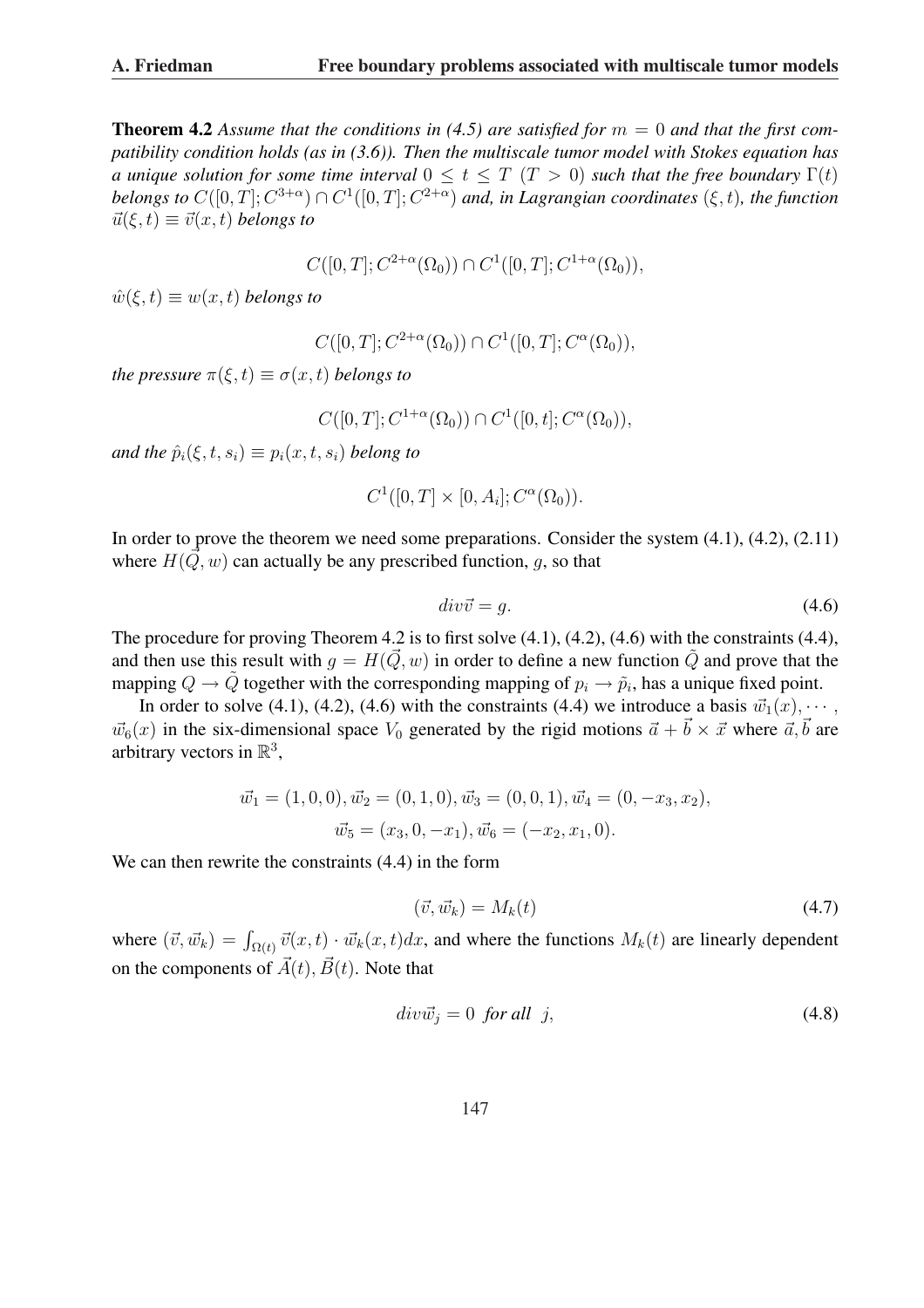$$
\int_{\Gamma(t)} \kappa \vec{w}_j \cdot \vec{n} = 0 \text{ for all } j \tag{4.9}
$$

by [[19]; Lemma 6.1], and

$$
\int_{\Gamma(t)} \vec{w}_j \cdot \vec{n} = 0 \text{ for all } j
$$

since

$$
\int_{\Gamma(t)} \vec{w}_j \cdot \vec{n} = \int_{\Omega(t)} \operatorname{div} \vec{w}_j = 0 \quad \text{by} \quad (4.8).
$$

The system (4.1), (4.2), (2.11) is an elliptic system in the Agmon-Douglas-Nirenberg sense, but the homogeneous system, with  $div\vec{v} = g = 0$ , has the six-dimensional null space  $V_0$ . In order to ensure uniqueness we need to impose the constraints (4.4), or (4.7), and a convenient way of doing it is to follow [28], by using the Schmidt lemma [[29]:Section 21]. Accordingly, we replace the differential equation (4.1) by

$$
-\nu\Delta\vec{v} + \ell(\vec{v}) + \nabla\sigma - \frac{1}{3}\nu\nabla(\dot{div}\vec{v}) = 0
$$
\n(4.10)

where

$$
\ell(\vec{v}) = \sum_{k=1}^{6} [(\vec{v}, \vec{w}_k) - M_k(t)] \vec{w}_k(x).
$$
\n(4.11)

The the system  $(4.10)$ , $(4.2)$ , $(2.11)$  can be solved by the theory of elliptic systems. We can now follow the proof of Theorem 3.1 in [14] but apply Lemma 3.3 of the present paper instead of Lemma 3.1 of [14]. In this way we obtain a unique solution to a modified tumor model where  $(4.1)$ , $(4.4)$  have been replaced by  $(4.10)$ , $(4.11)$ .

Clearly every solution of the tumor model is also a solution of the modified tumor model. In order to complete the proof of Theorem 4.2 it suffices to prove the converse:

Lemma 4.3. *Every solution of the modified tumor model is a solution of the tumor model.*

**Proof.** By integration by parts we have, for any functions  $\vec{v}, \vec{w}, \sigma$ ,

$$
\frac{\nu}{2} \int_{\Omega(t)} \sum \left( \frac{\partial v_i}{\partial x_j} + \frac{\partial v_j}{\partial x_i} \right) \left( \frac{\partial w_i}{\partial x_j} + \frac{\partial w_j}{\partial x_i} \right) - \int_{\Omega(t)} \sigma \, div \vec{w}
$$
\n
$$
= \int_{\Omega(t)} (-\nu \Delta \vec{v} + \nabla \sigma) \cdot \vec{w} - \int_{\Omega(t)} \nu \nabla (div \vec{v}) \cdot \vec{w} + \int_{\Gamma(t)} (\tilde{T} \vec{n}) \cdot \tilde{w};
$$

here we have integrated out  $\partial w_k/\partial x_m$  in both integrals of the left-hand side. Taking for  $(\vec{v}, \sigma)$  the solution of the modified tumor model and  $\vec{w} = \vec{w}_\ell$ , and using (4.8),(4.10), we obtain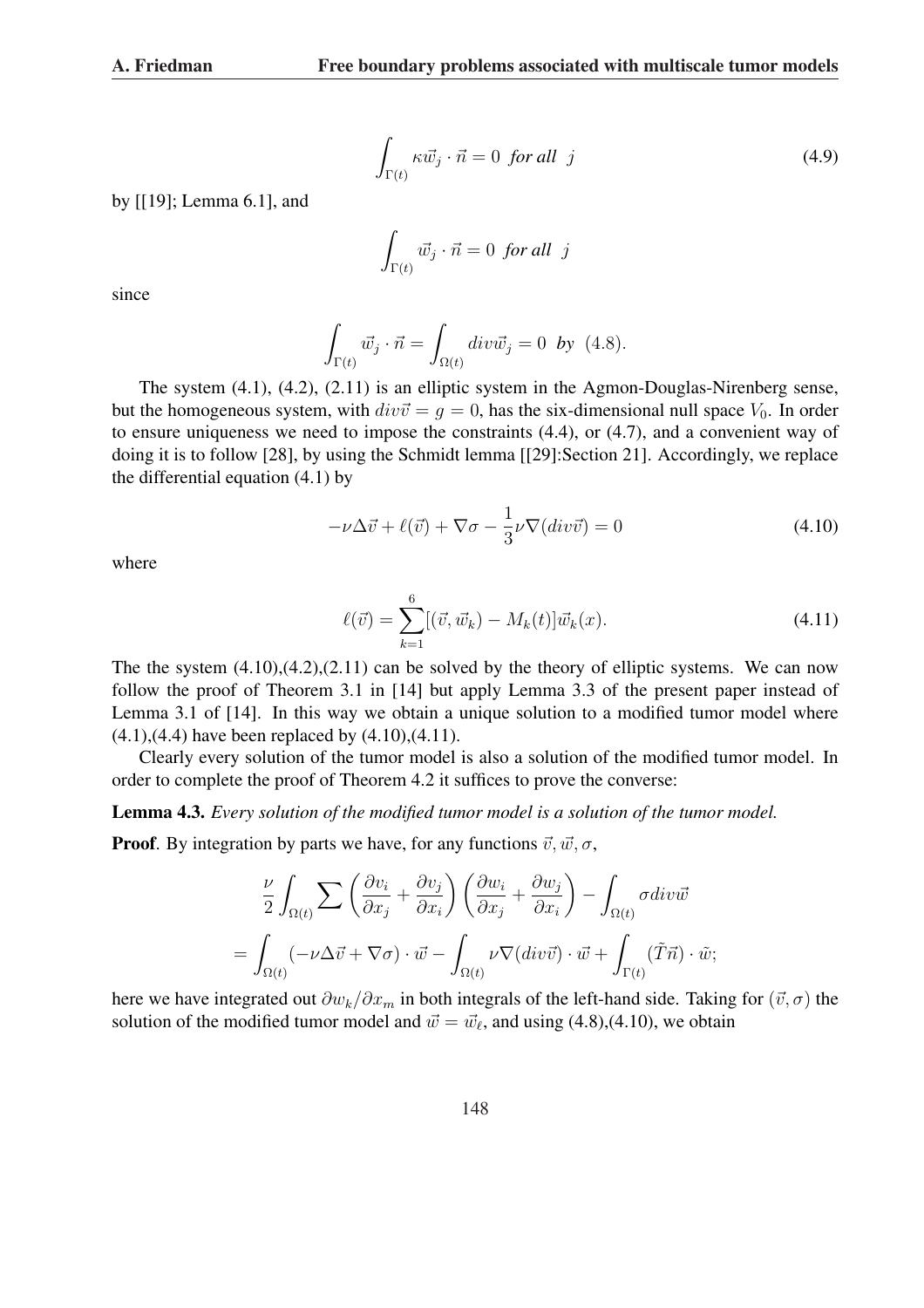$$
\int_{\Omega(t)} \ell(\vec{v}) \cdot w_{\ell} = \int_{\Omega(t)} \left( -\frac{2\nu}{3} \right) \nabla (div \vec{v}) \cdot \vec{w}_{\ell} + \int_{\Gamma(t)} (\tilde{T}\vec{n}) \cdot \vec{w}_{\ell}
$$

$$
= \int_{\Gamma(t)} (T\vec{n}) \cdot \vec{w}_{\ell} = -\gamma \int_{\Gamma(t)} \kappa \vec{n} \cdot \vec{w}_{\ell} = 0 \text{ by (4.9)}.
$$

Hence

$$
\sum_{k=1}^{6} [(\vec{v}, \vec{w}_k) - M_k(t)] \vec{w}_k \cdot \vec{w}_{\ell} = 0 \ \ \text{for} \ \ \ell = 1, \cdots, 6.
$$

It follows that the expressions in brackets vanishes. Thus the constraints (4.7), or equivalently (4.4), are satisfied.

**Remark 4.4.** If the assumptions of Theorem 4.2 hold for  $m \geq 0$  and the corresponding compatibility conditions of order  $m$  are satisfied, then the solution has additional regularity; in particular,

$$
\Gamma(t) \in C([0, T]; C^{m+3+\alpha}) \cap C^1([0, T]; C^{m+2+\alpha}).
$$

Consider next the radially symmetric case as in Theorem 3.4. If we set

$$
\vec{v} = G(r, t)\vec{x}
$$

then (2.11) becomes

$$
div\vec{v} = rG_r + 3G = f(r)
$$
 where  $f(r) = H(\vec{Q}, w)$ ,

(4.1) takes the form

$$
-\nu\left(\Delta G + \frac{2}{r}G_r\right) + \frac{1}{r}\sigma_r = \frac{\nu}{3} \cdot H(\vec{Q}, w),
$$

the boundary condition (4.2) becomes

$$
\frac{4}{3}\nu rG_r - \sigma = -\frac{\gamma}{R(t)} \quad \text{on} \quad r = R(t),
$$

and

$$
\frac{1}{R}\frac{dR}{dt} = G(R(t), t).
$$

Since the origin is fixed, there is no need to impose any constraints. Furthermore, the introduction of the Lagrangian variable is accomplished by a simple change of variables

$$
r' = \frac{r}{R(t)}
$$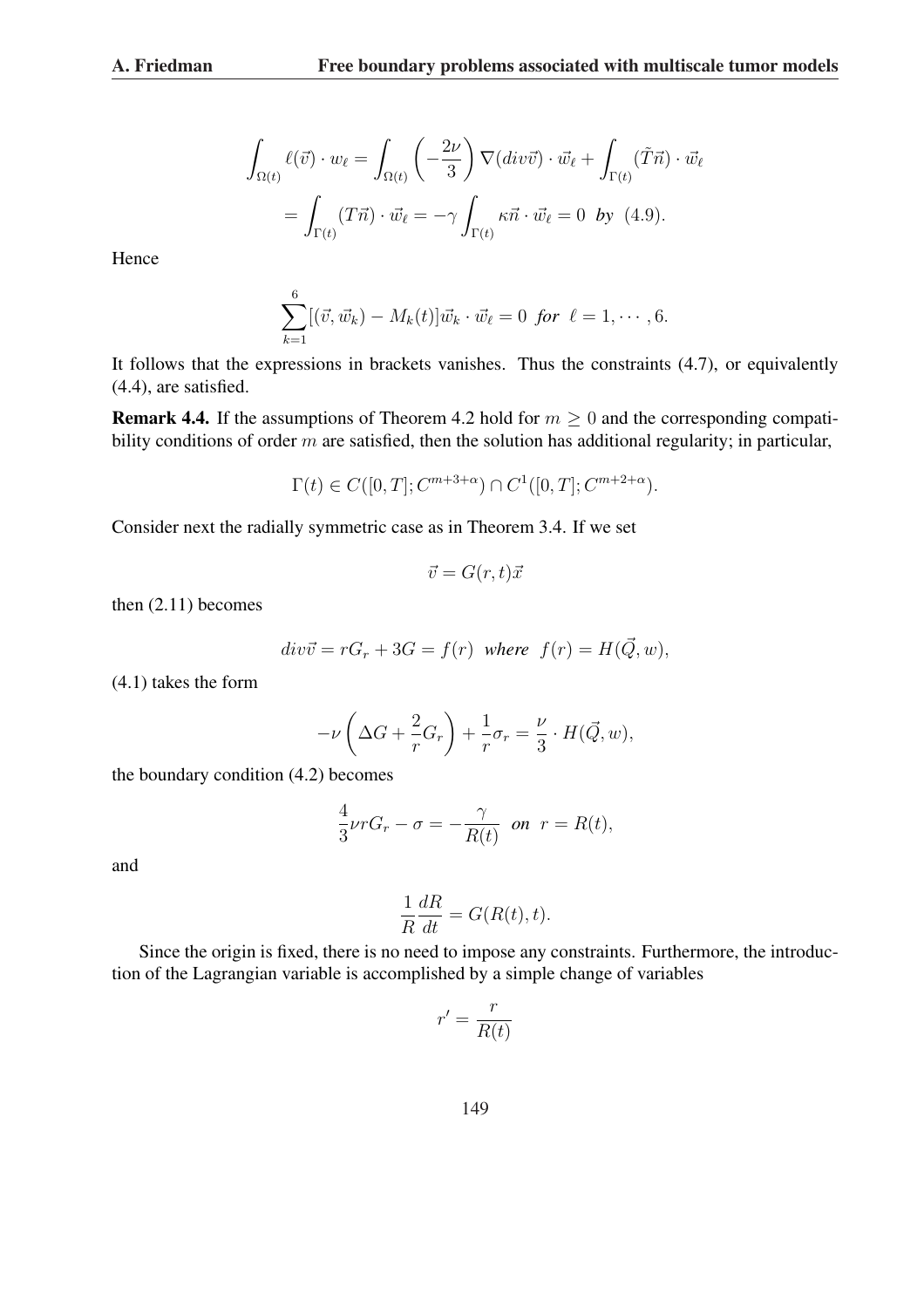which converts the free boundary into a fixed boundary, but only slightly complicates the PDE system. Proceeding analogously to the proof of Theorem 3.4, and using Lemma 3.3, we can establish the following theorem.

Theorem 4.5 *Under the assumptions of Theorem 3.4 there exists a unique radially symmetric solution of the multiscale tumor model with Stokes equation, for all*  $t > 0$ , with  $R(t) \in C^1[0, \infty]$ , *and with the same regularity of*  $\sigma$ ,  $p_i$  *as in Theorem 3.4.* 

# 5. Introducing Angiogenesis

When a tumor grows to a size of a few millimeters it becomes hypoxic and it begins to secrete Tumor Angiogenic Factor (TAF). TAF induces existing blood vessels to grow new vessels in a process called angiogenesis. The new blood vessels move into the tumor, by chemotaxis, and they supply the tumor with oxygen (and other nutrients) that enable it to continue to grow. We shall represent the density of the the blood capillary system by the density  $e$  of the endothelial cells (EC), i.e., by the cells that form the inner layer of the capillaries. Thus, we need to replace the transmission function  $b(r, t)$  in the oxygen equation (2.18) by  $b(r, t, e)$ . The mathematical model needs also to include the proteolytic enzyme that "softens" the capillary walls and enables the formation of capillary tips and sprouts from the existing vasculature, and fibronectin and collagen in the extracellular matrix.

There are quite a number of mathematical models of angiogenesis. We refer, in particular, to [22], [24] and the references therein. Here we shall use a somewhat simple model, based on [22], [24], which includes the main ingredients from these papers.

Set

a=concentration of TAF,  $f$ =concentration of fibronectin, c=concentration of proteolytic enzyme,  $c<sub>a</sub>$ =active forms of c.

Then

$$
c_a = \frac{c}{1 + \alpha_1 f},\tag{5.1}
$$

$$
\frac{\partial a}{\partial t} = D_a \nabla^2 a - \frac{\alpha_2 a}{1 + \alpha_3 a} e,\tag{5.2}
$$

$$
\frac{\partial c}{\partial t} = D_c \nabla^2 c + \frac{\alpha_2 a}{1 + \alpha_3 a} e - \alpha_4 c,\tag{5.3}
$$

$$
\frac{\partial f}{\partial t} = D_f \nabla^2 f + \alpha_5 f \left( 1 - \frac{f}{f_0} \right) - \frac{\alpha_6 f}{1 + \alpha_7 f} c_a,\tag{5.4}
$$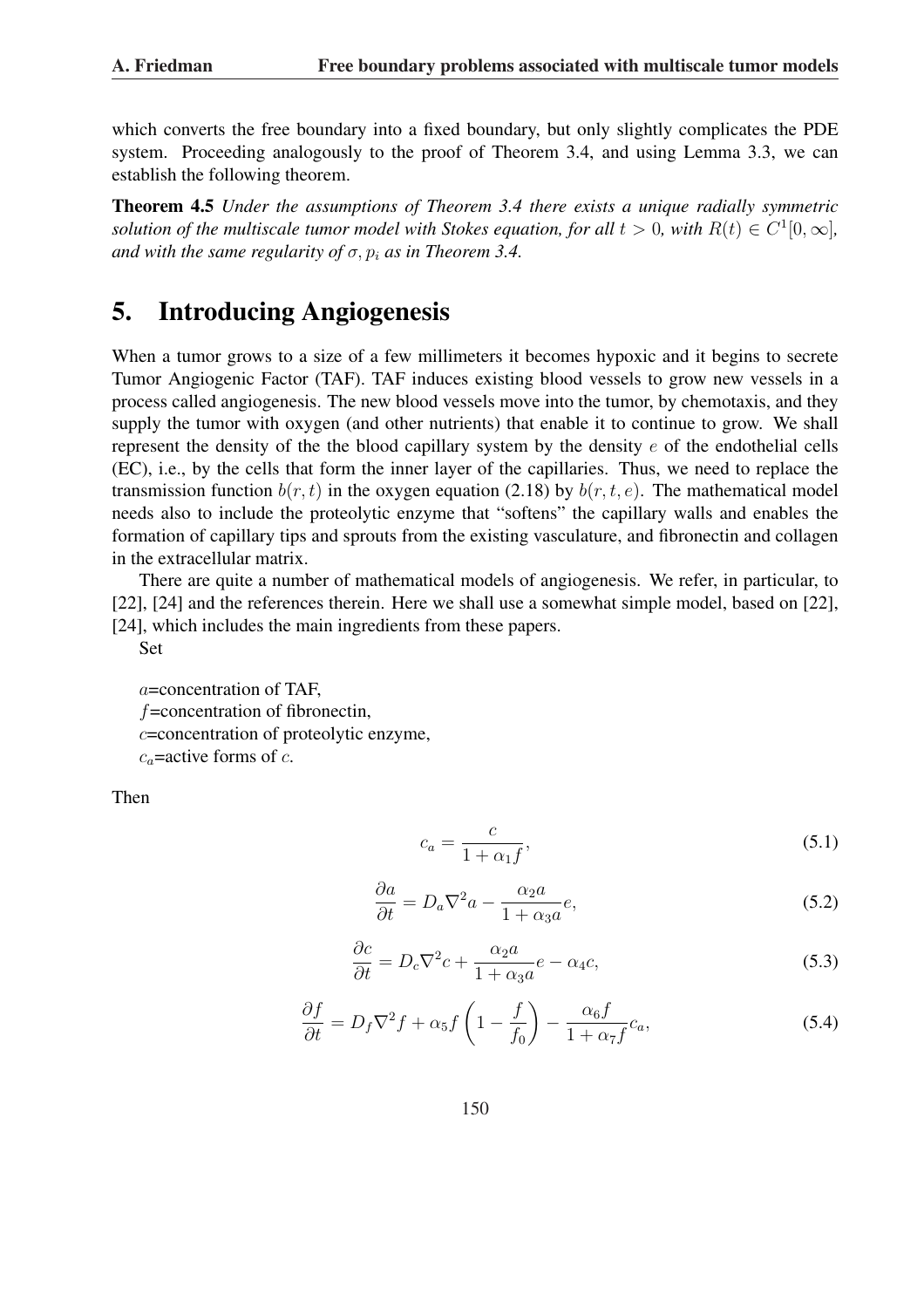$$
\frac{\partial e}{\partial t} = D_e \nabla \cdot \left[ \nabla \ell n \frac{e}{\tau(c_a, f)} \right],\tag{5.5}
$$

where

$$
\tau(c_a, f) = \left(\frac{c_a + \beta_1}{c_a + \beta_2}\right)^{\gamma_1} \left(\frac{f + \delta_1}{f + \delta_2}\right)^{\gamma_2} \tag{5.6}
$$

is a chemotactic function.

The diffusion coefficients  $D_c$ ,  $D_f$  are extremely small and, in fact, do not appear in [22][24]. The PDE system (5.1)-(5.6) needs to be supplemented with boundary conditions and initial conditions. The boundary conditions on  $\Gamma(t)$  may be taken, for instance, as no-flux conditions on a, c, f, and  $e = const.$ 

**Definition 5.1.** We shall refer to the tumor model with Darcy's law coupled with (5.1)-(5.6) and corresponding initial and boundary conditions, and with  $b = b(r, t, e)$  in the oxygen equation (2.18) as the *vascularized tumor model* with Darcy's law. Similarly we define the vascularized tumor model with Stokes' law.

The proofs of Theorems 3.1, 3.4 and 4.1, 4.3 extend to the vascularized tumor problem. Indeed, using parabolic estimates we can treat the additional system (5.1)-(5.6) in the same way we treat the parabolic oxygen equation.

As the vascularized tumor grows into the stroma, tumor cells may invade the blood vessel, resulting in metastasis. In modeling tumor invasion into the stroma, one needs to introduce an additional set of variables (and PDEs) coupled to the variables already introduced above; such variables are matrix metalloproteinase (MMP), urokinase plasminogen activator (UPA), plasminogen activator inhibitor (PAI), and plasmin; see Lolas [23]. The inclusion of the corresponding (parabolic) differential equations into the model does not introduce any new difficulties in the proof of an existence theorem.

#### 6. Properties of the Free Boundary

In this section we consider the radially symmetric tumor model. Consider first the model with Darcy's law and assume that there is no angiogenesis or, more precisely, that the vasculature does not enter into the tumor, so that  $b \equiv 0$  in the oxygen equation (2.18)

**Theorem 6.1** ([17]). *If*  $b \equiv 0$  *in the oxygen equation (2.18) then* 

$$
R(t) \le const. < \infty \text{ for all } t > 0.
$$

We may interpret this result as a statement asserting that without angiogenesis the tumor will remain confined, even if the genes which control  $K(w, Q)$  are mutated.

We next consider the case of vascularized tumor, but instead of incorporating the system of PDEs (5.1)-(5.6) into the model we assume, more simply, that the transmission coefficient  $b(r, t, e)$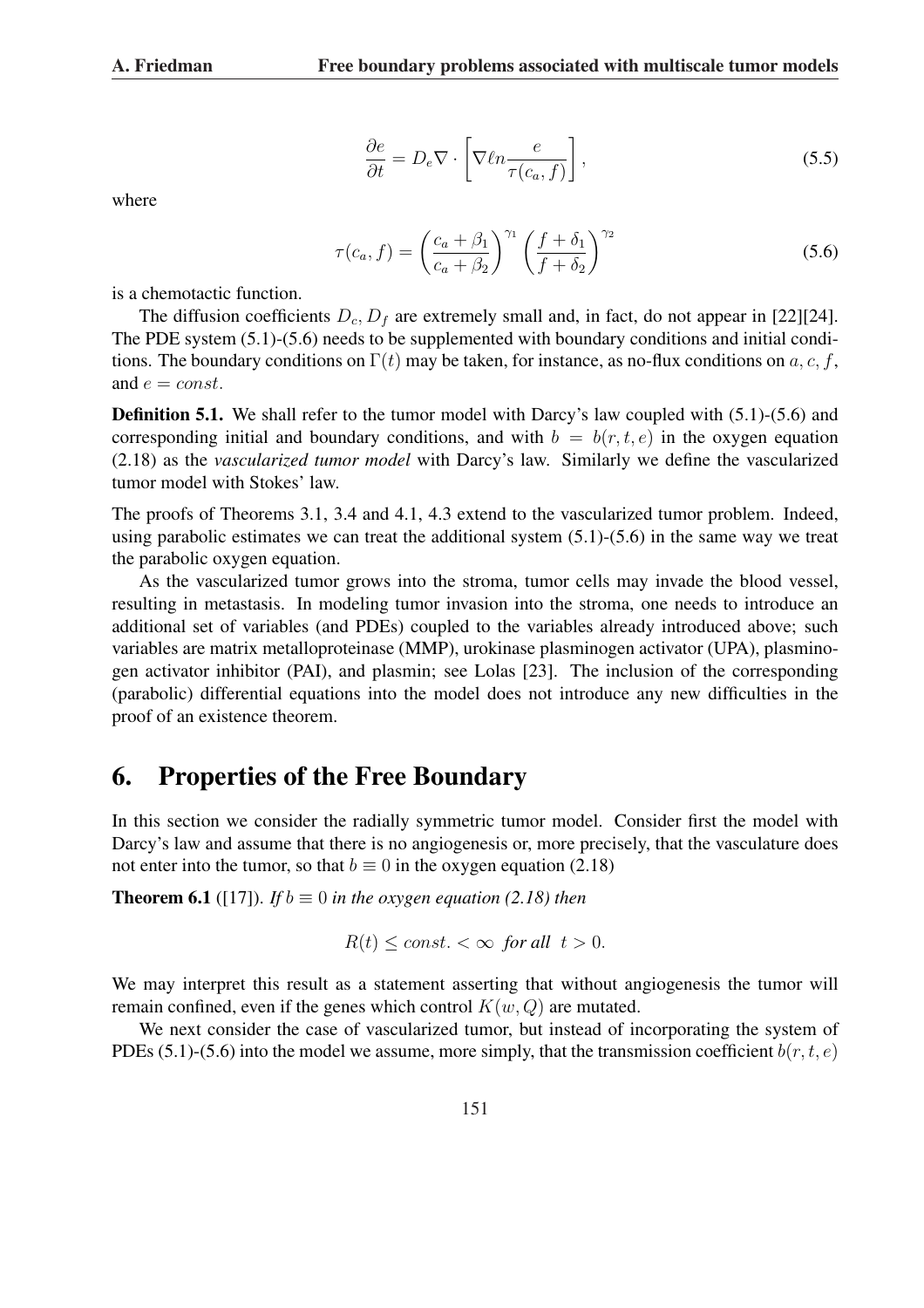is such that the oxygen level remains uniformly above the necrotic level  $w_*$  and, therefore, the  $\lambda_i(w)$  are positive functions, although  $\lambda_i(w)$  may become small at hypoxic levels. Then

$$
\lambda_j(w) \ge \lambda > 0 \text{ for } j = 1, 2, 3 \text{ and for all } w. \tag{6.1}
$$

We shall assume that

$$
(1 - \mu_1)(1 - \mu_2)e^{-\lambda A} > 1, (1 - \mu_1)(1 - \mu_2)e^{-\lambda_0 A_0}e^{-\lambda A} < 1
$$
\n(6.2)

where  $A = A_1 + A_2 + A_3$ . Then there exists a unique  $\beta^* \in (0, 1 - \mu_1)$  such that

$$
(1 - \mu_2)(1 - \mu_1 - \beta^*)e^{-\lambda A} + \beta^*(1 - \mu_2)e^{-\lambda_0 A_0}e^{-\lambda A} = 0
$$

We assume that both SMAD and APC are mutated so that  $K(w, Q)$  is a constant and, in fact, a small constant  $\beta$ :

**Theorem 6.2** ([18]). *If (6.1), (6.2) hold and*  $K(w, Q) \equiv \beta$  *where*  $0 < \beta < \beta^*$ *, then* 

$$
R(t) \to \infty \ \text{as} \ t \to \infty.
$$

This result suggests the onset of cancer for a vascularized tumor with SMAD and APC mutated. On the other hand if only one of these two genes is mutated and the other gene (say APC) is fully active and can function as a control function  $\beta(t)$  which depends on the values of  $Q(s)$  where  $Q(s)$ is the total mass of all cells in phases  $G_1$ ,  $S$ ,  $G_2$ ,  $M$  at time  $s$ , for  $s \leq t$ , then, as proved in [18],  $\beta(t)$  can be chosen in such a way that

$$
R(t) \le const. < \infty \quad \text{for all} \quad t > 0. \tag{6.3}
$$

Theorems 6.1, 6.2 and the assertion (6.3) (for a suitable choice of control  $\beta(t)$ ) are valid also for the radially symmetric tumor model with Stokes law, and the proof is essentially the same.

It would be interesting to extend Theorem 6.2 to the vascularized tumor model where instead of assuming that (6.1) holds we assume that

$$
\lambda_j(w) = \begin{cases}\n>0 & \text{if } w > w_* \\
< 0 & \text{if } w < w_*.\n\end{cases}
$$

and  $K(w, Q) \equiv const. = \beta$  where  $\beta$  is small.

Remark 6.3. The existence of radially symmetric stationary solutions to the multiscale tumor model is wide open, except for one special case in [17]. The question whether a stationary spherical solution, if existing, is asymptotically stable, or whether it gives rise to symmetry-breaking bifurcation branches of stationary solutions is another challenging open problem; these questions have been considered for much simpler tumor models (see review article [16]).

Remark 6.4. So far we assumed that all the cells have the same mutations, so they all abide by the same function  $K(w, Q)$ . The results of Sections 3-5 can be extended to the case where we have two (or more) populations of cells, each with its own set of mutations, as in modeled in [15].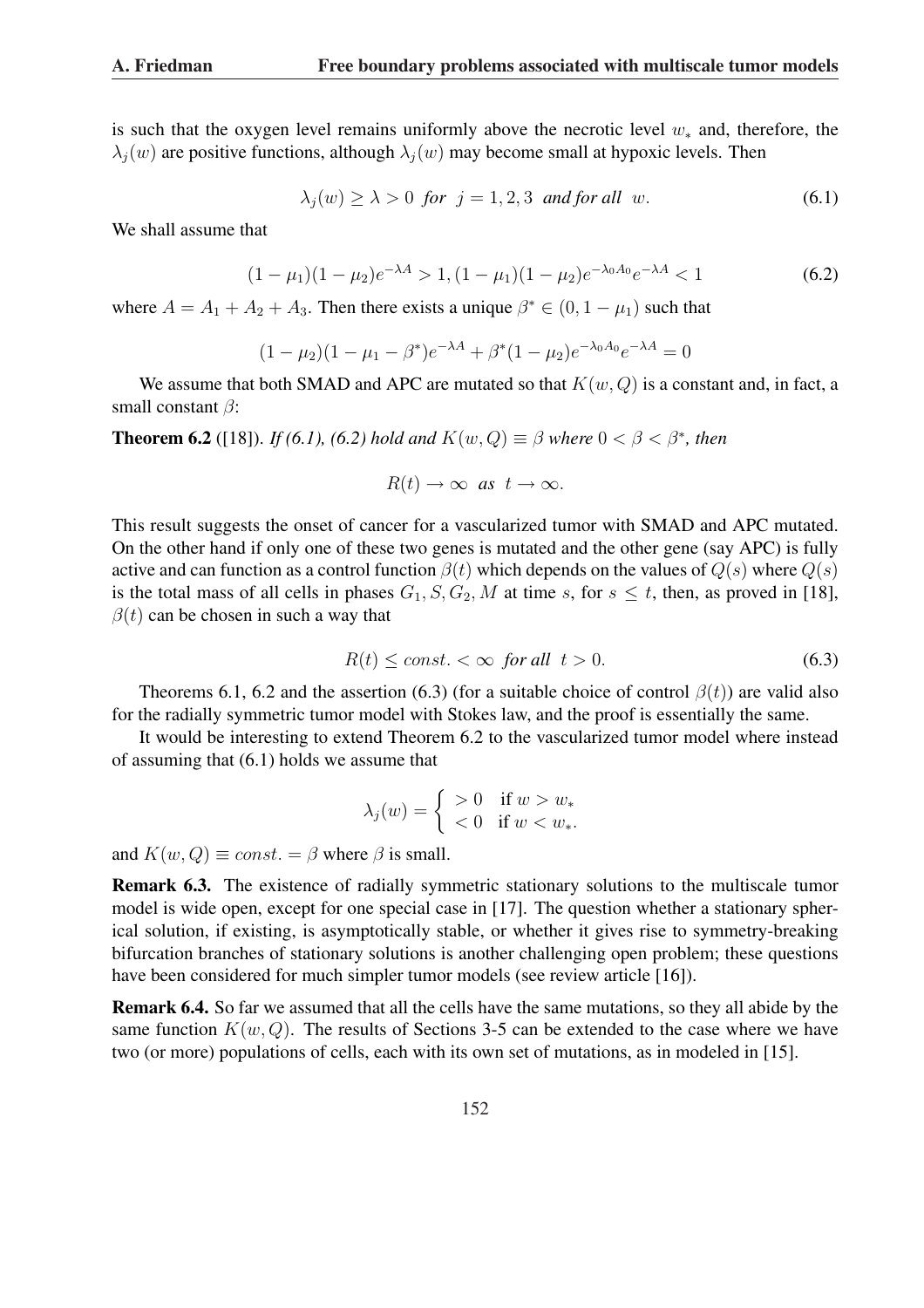# Acknowledgement

This work is partially supported by the National Science Foundation upon Agreement No. 0635561.

# References

- [1] B.P. Ayati, G.F. Webb, A.R.A Anderson. *Computational methods and results for structured mutliscale methods of tumor invasion*. Multiscale Model. Simul., 5 (2006), 1–20.
- [2] H.M. Byrne. *The importance of intercellular adhesion in the development of carcinomas. I*. MA J. Math. Appl. Med. Biol., 14 (1997), 305–323.
- [3] H.M. Byrne, M.A.J. Chaplain. *Growth of nonnecrotic tumors in the presence and absence of inhibitors*. Math. Biosci., 130 (1995), 130–151.
- [4] H.M. Byrne, M.A.J. Chaplain. *Modelling the role of cell-cell adhesion in the growth and development of carcinomas*. Math. Comput. Modeling, 24 (1996), 1–17.
- [5] X. Chen, S. Cui, A. Friedman. *A hyperbolic free boundary problem modeling tumor growth: Asymptotic behavior*. Trans. Amer. Math. Soc., 357 (2005), 4771–4804.
- [6] X. Chen, A. Friedman. *A free boundary problem for elliptic-hyperbolic system: An application to tumor growth*. SIAM J. Math. Anal., 35 (2003), 974–986.
- [7] S. Cui, A. Friedman. *A free boundary problem for a singular system of differential equations: An application to a model of tumor growth*. Trans. Amer. Math. Soc., 355 (2003), 3537–3590.
- [8] S. Cui, A. Friedman. *A hyperbolic free boundary problem modeling tumor growth*. Interfaces Free Bound., 5 (2003) , 159–182.
- [9] S.J.H. Franks, H.M. Byrne, J.P. King, J.C.E. Underwood, C.E. Lewis. *Modelling the early growth of ductal carcinoma in situ of the breast*. J. Math. Biology, 47 (2003), 424–452.
- [10] S.J.H. Franks, H.M. Byrne, J.P. King, J.C.E. Underwood, C.E. Lewis. *Modelling the growth of comedo ductal carcinoma in situ*. Mathematical Medicine & Biology, 20 (2003), 277–308.
- [11] S.J.H. Franks, H.M. Byrne, J.C.E. Underwood, C.E. Lewis. *Biological inferences from a mathematical model of comedo ductal carcinoma in situ of the breast*. J. Theoretical Biology, 232 (2005), 523–543.
- [12] S.J.H. Franks, J.P. King. *Interactions between a uniformly proliferating tumour and its surroundings: Uniform material properties*. Mathematical Medicine & Biology, 20 (2003), 47– 89.
- [13] A. Friedman. *Cancer models and their mathematical analysis*. In: Tutorials in Mathematical Biosciences III. Lecture Notes in Mathematics, 1872, 223-246. Springer, Berlin, 2006.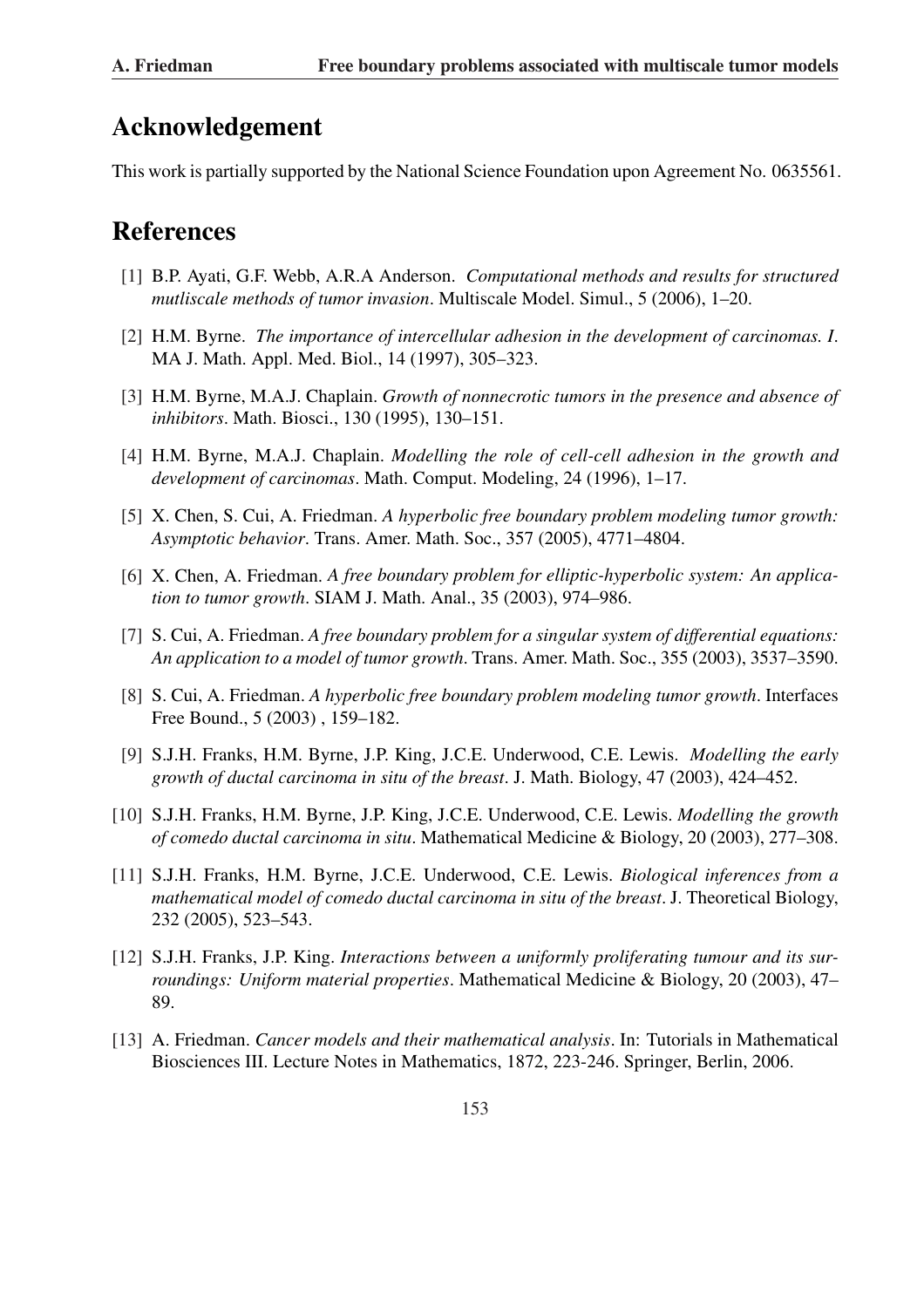- [14] A. Friedman. *A free boundary problem for a coupled system of elliptic, hyperbolic, and Stokes equations modeling tumor growth*. Interfaces and Free Boundaries, 8 (2006), 247–261.
- [15] A. Friedman. *Mathematical analysis and challenges arising from models of tumor growth.* Math. Models & Methods in Applied Sciences, 17 (2007), 1751–1772.
- [16] A. Friedman. *A multiscale tumor model*. Interfaces and Free Boundaries, 10 (2008), 245–262.
- [17] A. Friedman, B. Hu. *The role of oxygen in tissue maintenance: Mathematical modeling and qualitative analysis*. Math. Mod. Meth. Appl. Sci., 18 (2008), 1–33.
- [18] A. Friedman, B. Hu, C-Y. Kao. *Cell cycle control at the first restriction point and its effect on tissue growth.* Submitted for publication.
- [19] A. Friedman, F. Reitich. *Quasi-static motion of a capillary drop, II: The three-dimensional case*. J. Diff. Eqs., 186 (2002), 509–557.
- [20] Y. Jiang, J. Pjesivac-Grbovic, C. Cantrell, J.P. Freyer. *A multiscale model for avascular tumor growth*. Biophysical Journal, 89 (2005), 3884–3894.
- [21] N. Komaraova. *Stochastic modeling of loss- and gain-of-function mutation in cancer*. Bull. Math. Biology, 17 (2007), 1647–1673.
- [22] H.A. Levine, S.L. Pamuk, B.D. Sleeman, M. Nilsen-Hamilton. *Mathematical modeling of capillary formation and development in tumor angiogenesis: penetration into the stroma*. Bull. Math. Biology, 63 (2001), 801–863.
- [23] G. Lolas. *Mathematical modelling of proteolysis and cancer cell invasion of tissue*. In: Tutorials in Mathematical Biosciences III, Lecture Notes in Mathematics, 1872, 77–130. Springer, Berlin, 2006.
- [24] N. Mantzaris, S. Webb, H.G. Othmer. *Mathematical modeling of tumor-induced angiogenesis*. J. Math. Biol., 49 (2004), 87–111.
- [25] M.A. Nowak, K. Sigmund. *Evolutionary dynamics of biological games*. Science, 303 (2004), 793–799.
- [26] G.J. Pettet, C.P. Please, M.J. Tindall, D.L.S. McElwain. *The migration of cells in multicell tumor spheroids*. Bull. Math. Biol., 63 (2001), 231–257.
- [27] R. Ribba, T. Colin, S. Schnell. *A multiscale model of cancer, and its use in analyzing irradiation therapies*. Theoretical Biology and Medical Modeling, 3 (2006), No. 7, 1–19.
- [28] V.A. Solonnikov. *On quasistationary approximation in the problem of a capillary drop*. In: J. Escher & G. Simonett (Eds.), Progress in Nonlinear Differential Equations and Their Applications, 35, 643-671. Birkhäuser Verlag, Basel, 1999.